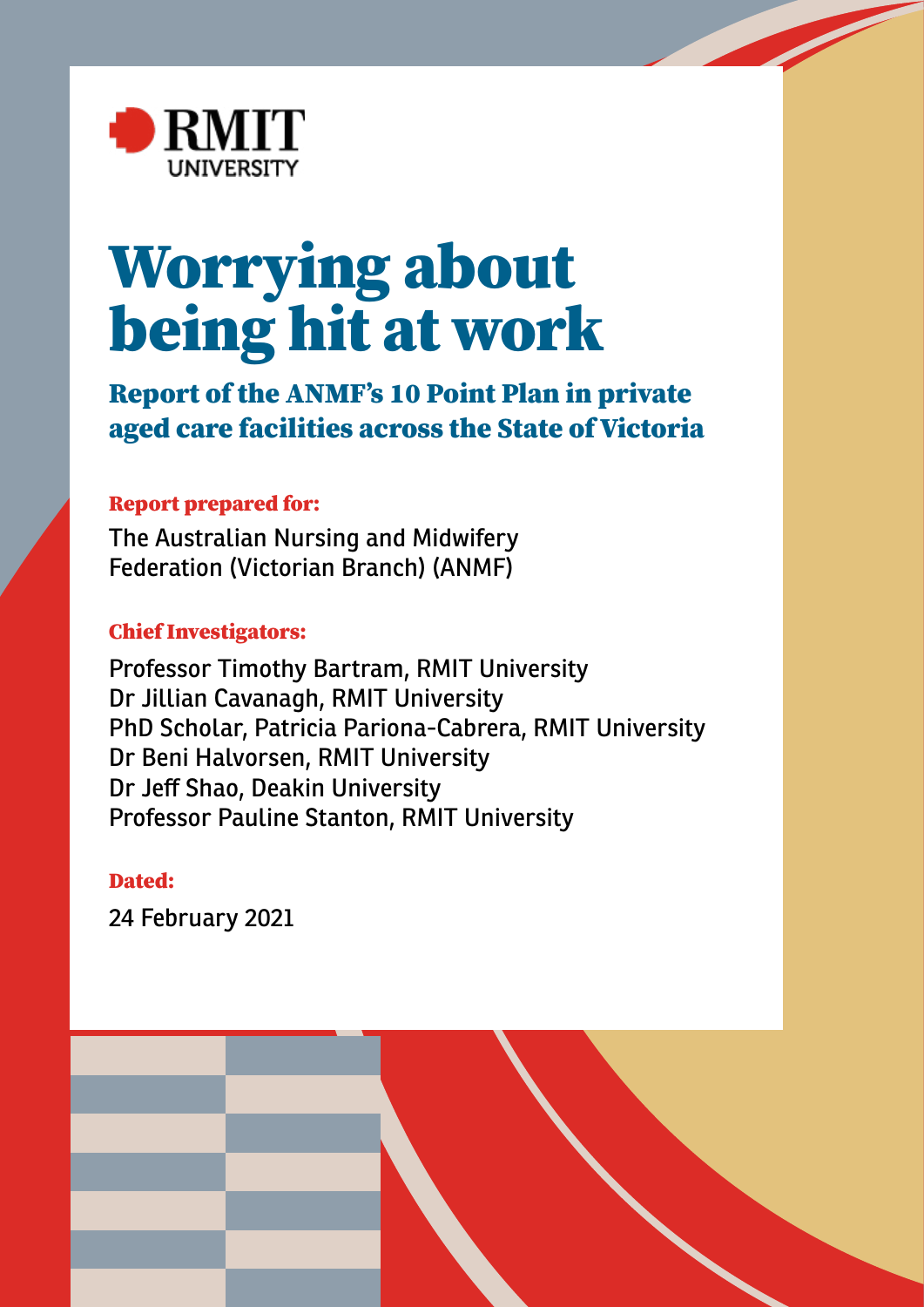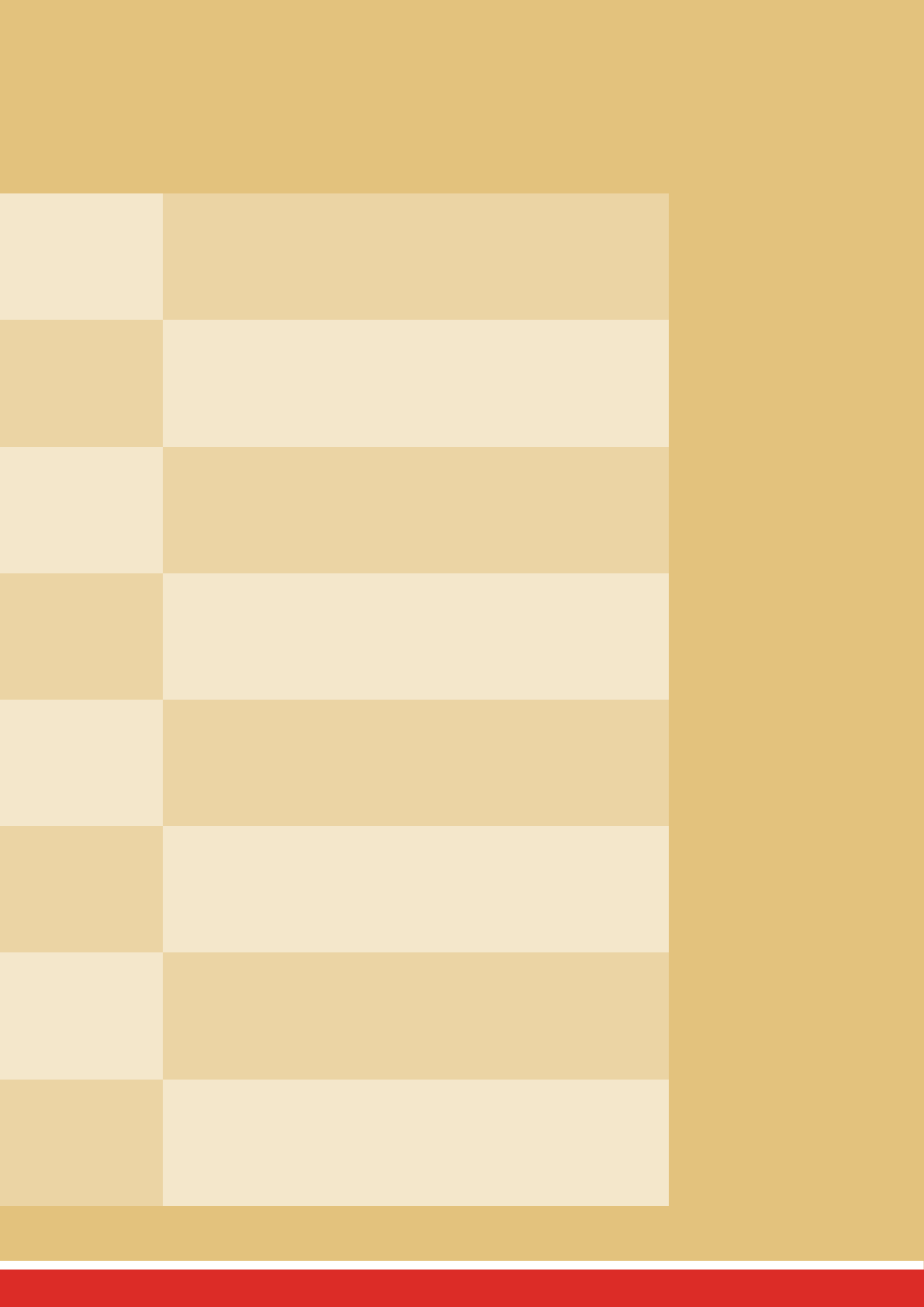# Table of contents

| 1.     | <b>Executive summary</b>                                                                       | 5  |
|--------|------------------------------------------------------------------------------------------------|----|
| 2.     | <b>Introduction and scope</b>                                                                  | 8  |
| 3.     | <b>Purpose, aim and research</b><br>questions                                                  | 8  |
| 4.     | A critical analysis of the literature<br>pertaining to workplace<br>violence, aged care sector |    |
|        | and the 10 Point Plan                                                                          | 9  |
| 4.1    | Workplace violence against nurses and PCAs                                                     | 9  |
| 4.2    | The aged care sector in Australia and<br>violence against nurses/PCAs                          | 9  |
| 4.3    | The 10 Point Plan                                                                              | 9  |
| 5.     | <b>Methodological approach</b>                                                                 |    |
|        | to the study                                                                                   | 10 |
| 5.1    | Mixed methods approach                                                                         | 10 |
| 6.     | <b>Qualitative study</b>                                                                       | 10 |
| 6.1    | <b>Ethical considerations</b>                                                                  | 10 |
| 6.2    | Participant recruitment                                                                        | 10 |
| 6.3    | Participants of the qualitative study                                                          | 10 |
| 6.4    | <b>Qualitative findings</b>                                                                    | 11 |
| 6.4.1  | Managers and nurse and PCA views on<br>the 10 Point Plan                                       | 11 |
| 6.4.2  | Managers' views on the role of the HR department                                               | 11 |
| 6.4.3  | Nurses' and PCAs' views on the role of the<br>HR department                                    | 11 |
| 6.4.4  | Managers views on workplace violence in<br>aged care facilities                                | 12 |
| 6.4.5  | Nurse and PCA views on workplace violence<br>in aged care facilities                           | 12 |
| 6.4.6  | Managers' views on consequences of<br>workplace violence                                       | 13 |
| 6.4.7  | Nurses' and PCAs' views on consequences<br>of workplace violence                               | 14 |
| 6.4.8  | <b>Facilities as businesses</b>                                                                | 15 |
| 6.4.9  | Management attitudes                                                                           | 15 |
| 6.4.10 | Culture of blame                                                                               | 15 |
| 6.4.11 | Nurse and PCA views on collective<br><b>ANMF</b> representation                                | 16 |
| 6.4.12 | Managers' views on staffing practices                                                          | 16 |
| 6.4.13 | Nurse and PCA views on staffing practices                                                      | 16 |
| 6.6.14 | Managers' views on possible factors impacting<br>the quality of resident care                  | 17 |
| 6.6.15 | Nurses' and PCAs' views on possible factors<br>impacting the quality of resident care          | 17 |
| 6.6.16 | Managers' views on reasons impacting<br>intention to leave                                     | 17 |
| 6.6.17 | Nurses' and PCAs' views on reasons<br>for intention to leave                                   | 18 |

| 7.    | <b>Synthesis of qualitative findings</b>                           | 19 |
|-------|--------------------------------------------------------------------|----|
| 8.    | <b>Quantitative study</b>                                          | 20 |
| 8.1   | Recruitment of participants                                        | 20 |
| 8.2   | Participants of the quantitative study                             | 20 |
| 8.3   | Online survey instruments                                          | 20 |
| 8.4   | Data collection                                                    | 21 |
| 8.5   | <b>Ouantitative results</b>                                        | 21 |
| 8.5.1 | The role of the 10 Point Plan and HRM practices                    | 21 |
| 8.5.2 | The role of the 10 Point Plan and other variables                  | 21 |
| 8.5.3 | Incidences of workplace violence                                   | 22 |
| 8.5.4 | Sexual harassment                                                  | 25 |
| 8.5.5 | The 10 Point Plan                                                  | 26 |
| 8.5.6 | The 10 Point Plan across groups                                    | 27 |
| 9.    | <b>Recommendations to improve</b>                                  |    |
|       | the management and mitigation                                      |    |
|       | of workplace violence against                                      |    |
|       | nurses and PCAs                                                    | 28 |
| 9.1   | <b>The 10 Point Plan</b>                                           | 28 |
| 9.2   | Implementing management training                                   | 28 |
| 9.3   | <b>Evaluation of training</b>                                      | 28 |
| 9.4   | Implementing an integrative approach to<br>stop workplace violence | 28 |
| 9.5   | Involving different institutions                                   | 28 |
| 9.6   | Development of HRM structure                                       | 28 |
| 9.7   | The role of HRM departments                                        | 28 |
| 9.8   | Communication between HRM departments,<br>managers and staff       | 29 |
| 9.9   | Implementation of HRM practices                                    | 29 |
|       | <b>References</b>                                                  | 29 |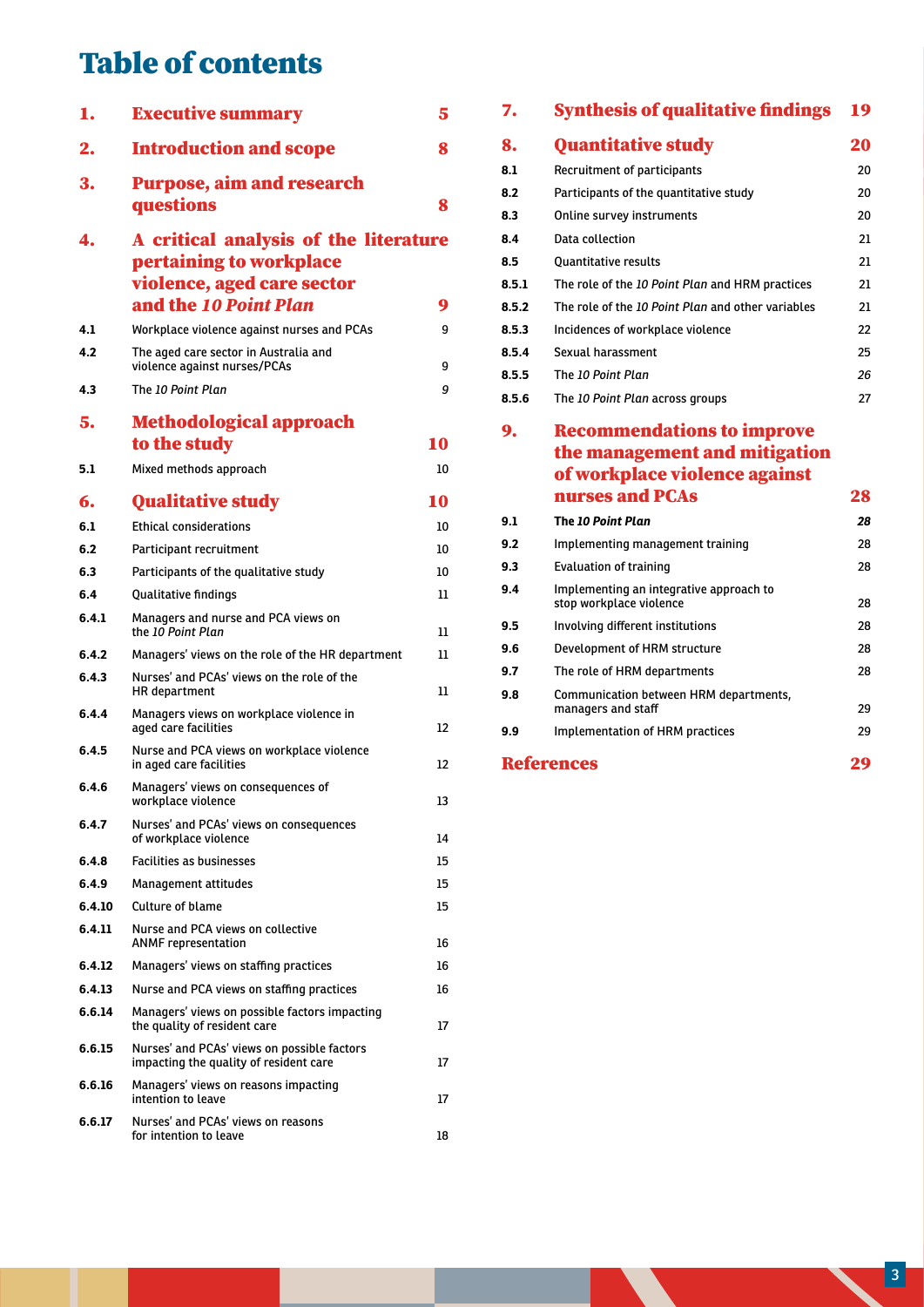*"Does a broken ankle, three broken ribs and a black eye count for anything?"*

*(Milagros, PCA)*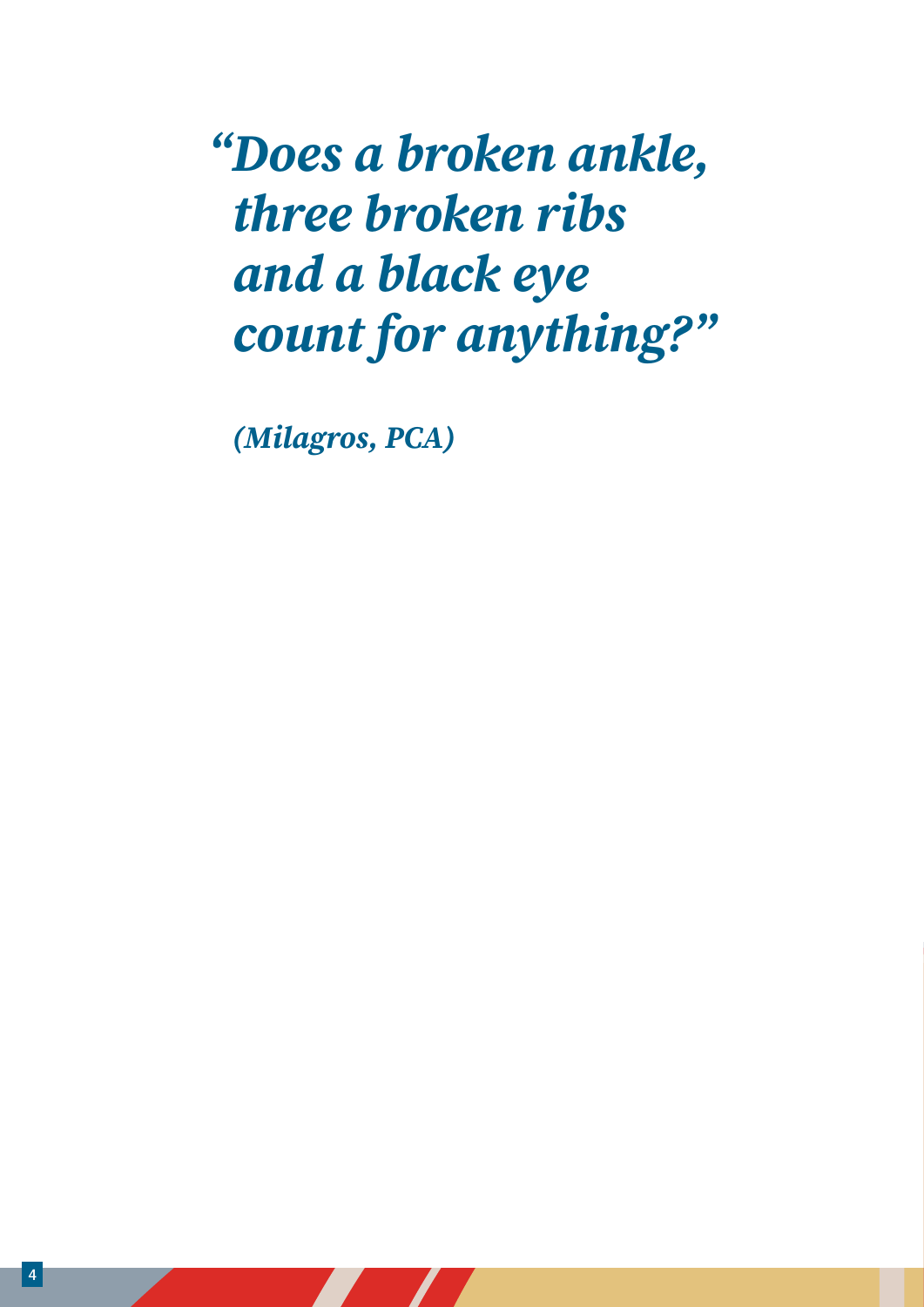### <span id="page-4-0"></span>1. Executive summary

Research was carried out independently by academics from RMIT University and Deakin University on behalf of the Australian Nursing Midwifery Federation (Victorian Branch) (ANMF) in 2020. The purpose of the study was to examine incidents of workplace violence and how they pose significant challenges for nurses and personal care assistants (PCAs) in private aged care facilities. A review of the literature demonstrated there is a dearth of research on examining the efficacy of workplace practices and interventions, such as the *10 Point Plan* to end violence and aggression, to better manage and mitigate the effects of workplace violence on the well-being of private aged care staff.

This study employs a mixed methods approach through qualitative and quantitative methods including semi-structured interviews and online surveys. There was a total of 60 participants in the qualitative study, comprising 10 managers, 20 registered nurses (RN), 9 enrolled nurses (EN), 6 endorsed enrolled nurses (EEN), and 15 personal care assistants (PCAs).

**Based on the qualitative data regarding the** *10 Point Plan***, workplace violence, HRM practices and in-role performance outcomes, the research study found:**

- 1. There is an overall lack of knowledge of the *10 Point Plan* and subsequently poor implementation of the *10 Point Plan*.
- 2. Managers are focused on financial outcomes and meeting minimum standards for accreditation, rather than implementing the *10 Point Plan* or similar strategies to better manage and mitigate violence in private aged care facilities.
- 3. Management seem to lack the knowledge, training and skills needed to systematically implement the *10 Point Plan*.
- 4. HRM departments are not 'present' or 'on the ground' in private aged care facilities and HRM is predominantly focused on administrative functions such as 'complying with accreditation standards', 'regulations' 'entitlements' and 'disciplinary hearings'.
- 5. There are deficiencies in how managers combine their skills, knowledge, and work experience to effectively manage and support nurses and PCAs.
- 6. A lack of training and development for nurses and PCAs across private aged care facilities.
- 7. A failure of managers to provide developmental performance and meaningful feedback to nurses and PCAs.
- 8. Staffing ratios are problematic, because staff cannot always provide the level of care required for residents. Poor nurse-resident ratios seem to be contributing to the incidence of violence at the workplace.
- 9. Poor nurse-resident ratios seem to be contributing to increasing pressure on nurses and PCAs and their poor mental health outcomes.
- 10. A lack of training and development for managers, nurses and PCAs around emotional intelligence, resilience and managing emotions.
- 11. There is a management culture of blame about why workplace violence happens and often nurses/PCAs are held responsible.
- 12. All staff have experienced increasing incidents of workplace violence in private aged care facilities.

There was a total of eight hundred and twenty-six ANMF members in private aged care who completed the online survey.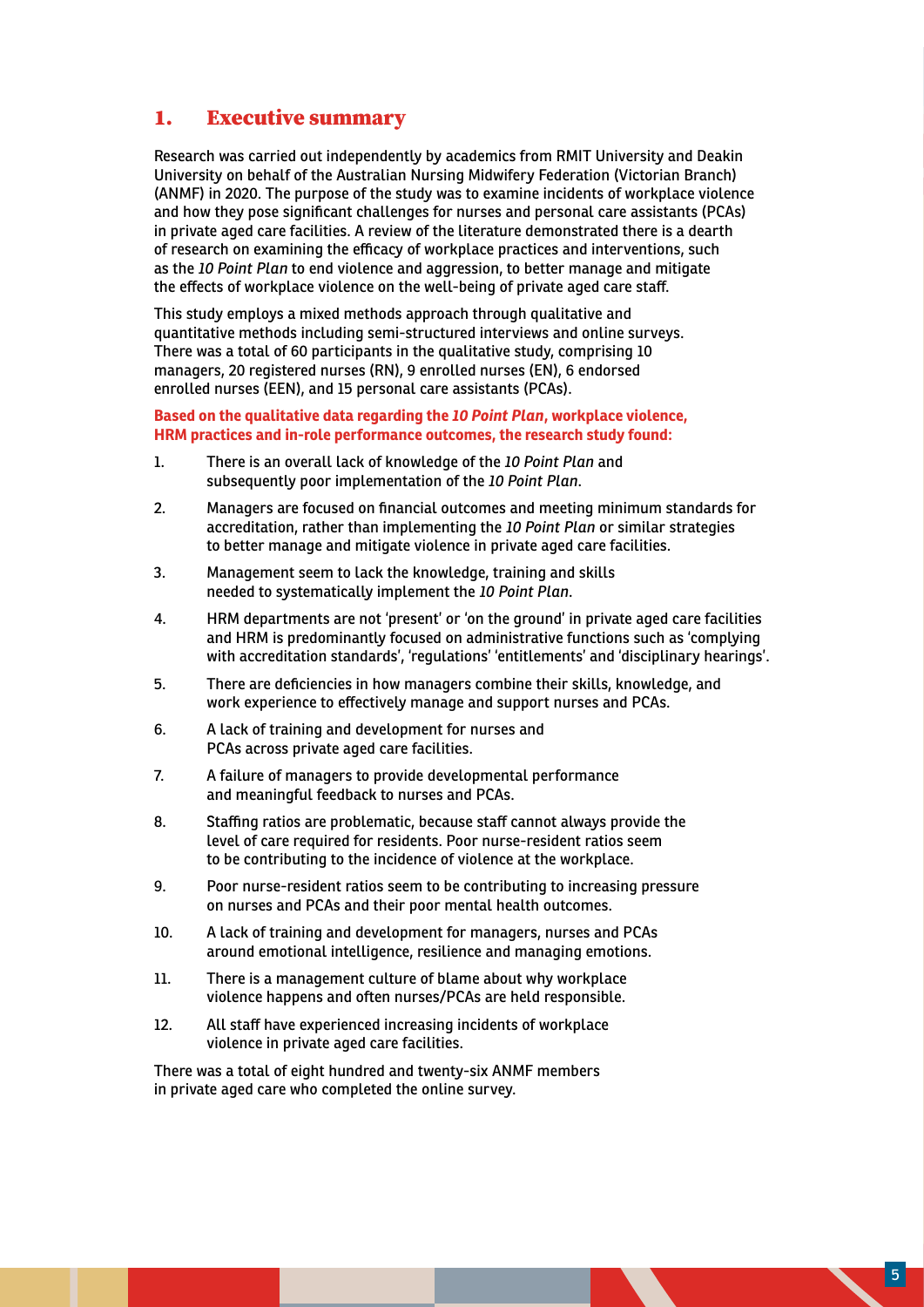# 10 point plan to end violence and aggression

*A guide for health services*

# **Low risk solution**

**Reduced risk solution**

# **High risk**

Respect and protect our Victorian healthcare workers



*anmfvic.asn.au/ovaguide*

# *"Violence happens every shift."*

*(Julia, EN)*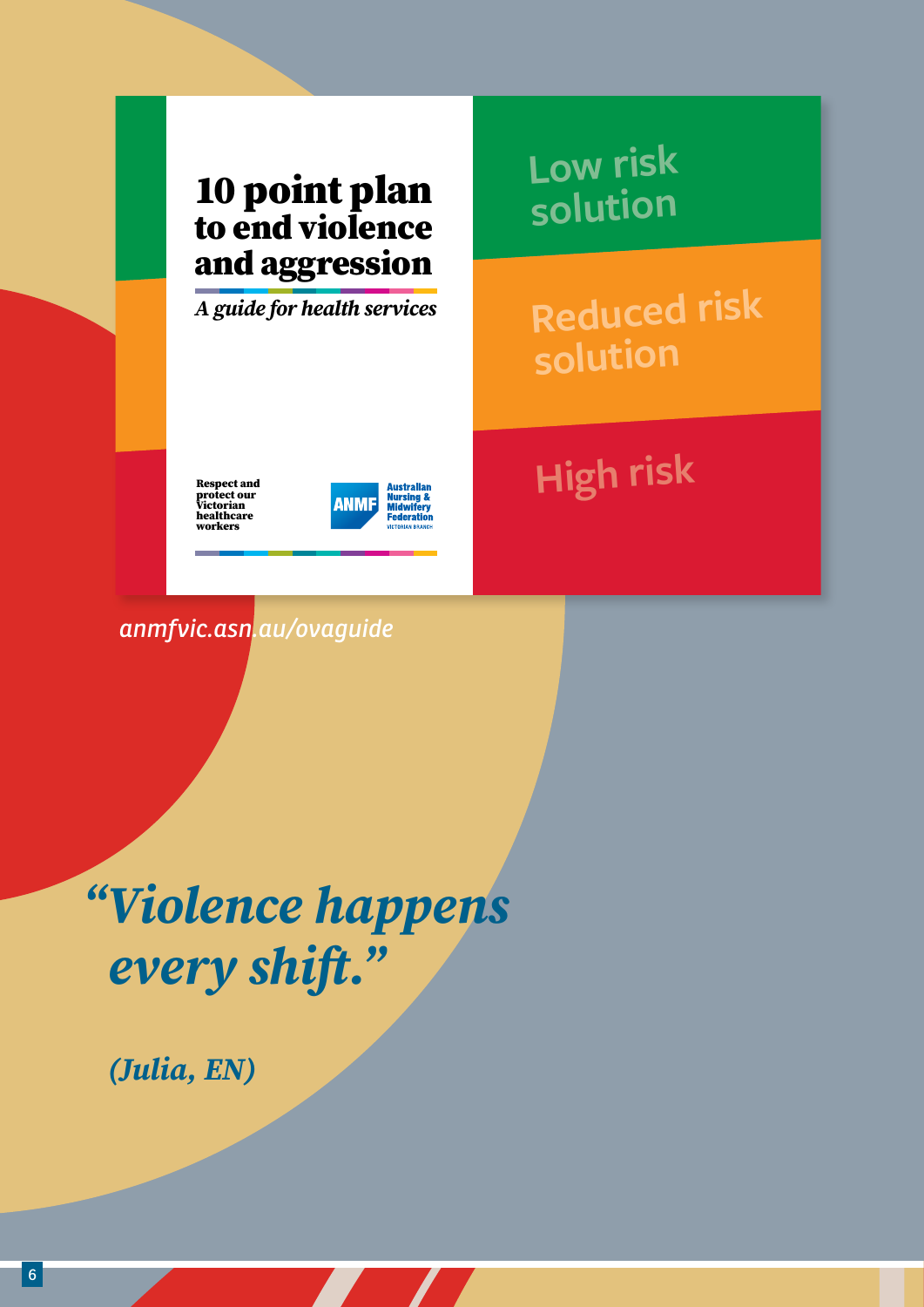#### **Based on the quantitative data, the research study found that:**

- 1. The *10 Point Plan* and HRM practices mitigated the relationship between workplace violence on nurses' and PCAs' and mental health. Higher ratings on the *10 Point Plan* were associated with lower levels of workplace violence and better mental health.
- 2. Mental health problems were positively associated with burnout, which was positively associated with intention to leave, and interestingly high quality of resident care. This is an important finding because it suggests that nurses irrespective of feeling burnout still provide high quality of resident care. However, they are more likely to want to leave their job to cope with mental health problems and burnout.
- 3. The majority of respondents had experienced workplace violence at least twice, but more often than not, four or more times.
- 4. The results indicated that there is a general lack of knowledge among nurses and PCAs of the *10 Point Plan*.

#### **Recommendations are made as follow:**

#### The *10 Point Plan*

1. We recommend private aged care providers implement the *10 Point Plan*  and related HRM practices to prevent occupational violence and aggression.

#### **Implementing management training**

- 2. The research findings draw particular attention to the importance of implementing greater training and development for private aged care facility managers.
- 3. Private aged care facilities need to implement an innovative approach to provide management training around soft management skills, supportive and emotional leadership skills, effective communication and HRM that is more than simply a focus on compliance with regulation and accreditation standards.

#### **Implementing an integrative approach to stop workplace violence**

4. An integrative approach to stop workplace violence needs to have a developmental focus, involving various levels of management, including top managers, general managers, deputy managers, directors of nursing, coordinators and supervisors to enhance their commitment and engagement.

#### **Development of HRM structure**

5. Private aged care leadership needs to develop appropriate HRM structures and promote effective communications between managers and HRM departments to mitigate workplace violence and manage its effects.

#### **Implementation of HRM practices**

- 6. The role of HRM practices need to be promoted in each private aged care facility in order to implement practices that mitigate the effects of violence against nurses and PCAs.
- 7. Managers need to consider building the well-being of staff through adopting extensive two-way communication, as well as participative and supportive management practices because these help strengthen nurses' and PCAs' self-confidence and promote positive employment relationships.
- 8. Managers need to provide opportunities for control, skills use and variety at work because these practices lead to high levels of autonomy which enhance supportive interpersonal relationships and positively influence staff well-being.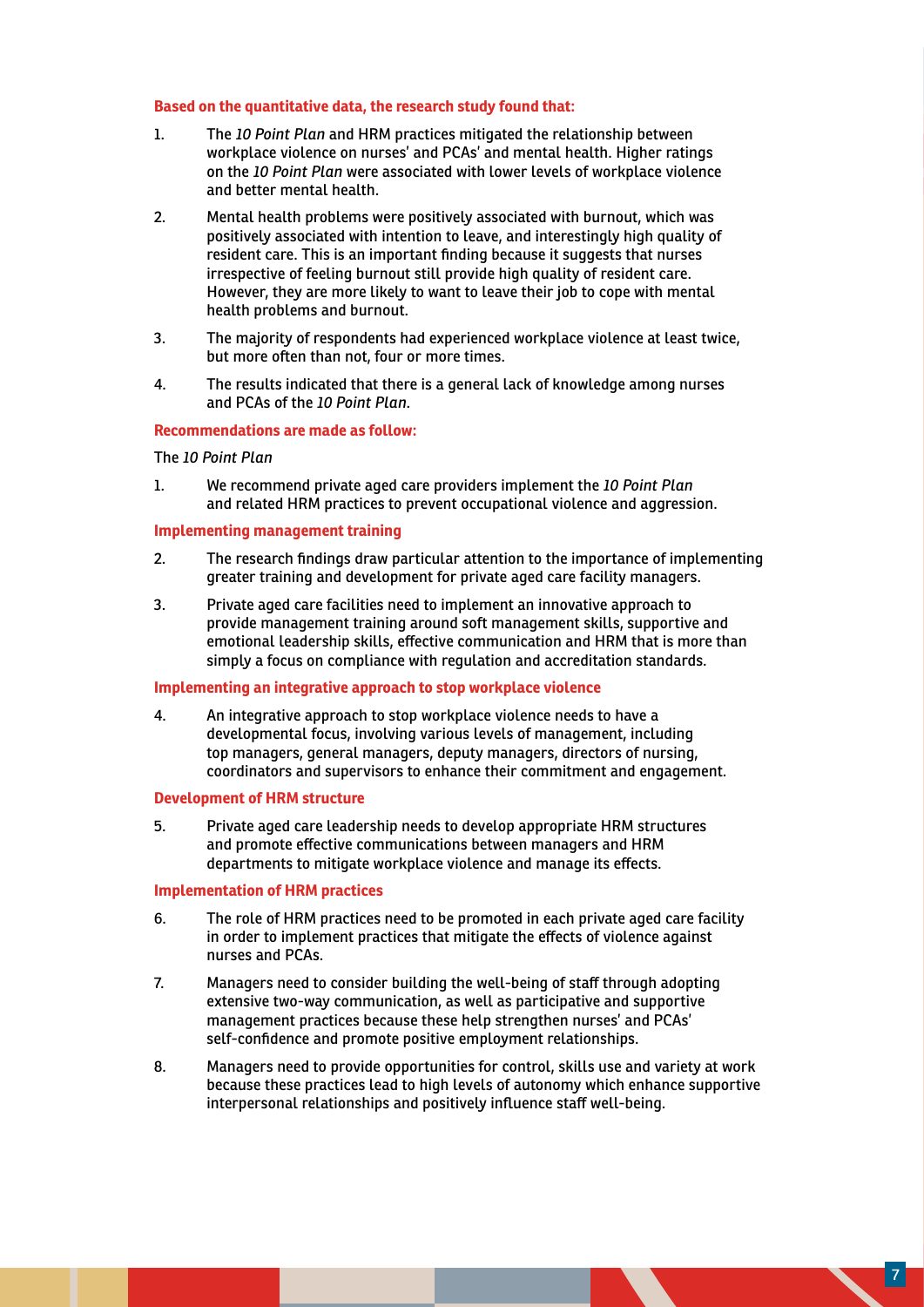## <span id="page-7-0"></span>2. Introduction and scope

Workplace violence poses a significant challenge for employees in aged care facilities. A review of the literature demonstrates that there is very limited research on examining the efficacy of workplace practices and interventions, such as the *10 Point Plan* to end violence and aggression, to better manage and mitigate the effects of workplace violence on the well-being of aged care staff.

The *10 Point Plan* has been designed as a guide for health care providers, managers and workers to reduce and manage workplace violence and aggression. Research was carried out independently by academics from RMIT University and Deakin University on behalf of the Australian Nursing Midwifery Federation (Victorian Branch) (ANMF). This study was funded by the ANMF.

The report is presented as follows: section 2 outlines the purpose, aim and research questions; section 3 provides literature informing the study; section 4 describes the methodological approach; section 5 briefly introduces the participants of the study; section 6 presents the qualitative findings; section 7 discusses the synthesis of qualitative findings, and finally, section 8 presents recommendations.

*"The 10 Point Plan is a tool to guide and investigate incidents of violence and aggression against healthcare employees and help prevent further incidents in the workplace."*

## 3. Purpose, aim and research questions

The purpose of the research study and this report is to inform the ANMF of the findings from qualitative and quantitative data on the *10 Point Plan*, and the implementation of preventative controls in relation to violence and aggression in aged care. We focus on the use of the *10 Point Plan* but also include an examination of broader management practices such as human resource management (HRM) that may support the reduction of occupational aggression and violence.

The *10 Point Plan* sets out the foundations of a system of work intended to prevent occupational violence and aggression and to meet occupational health and safety obligations in relation to the prevention of occupational aggression and violence. The research aims to examine workplace violence in private aged care facilities through the implementation of the *10 Point Plan* and develop recommendations to manage and mitigate the effects of workplace violence against ANMF members working in private aged care facilities.

The main research questions relative to the *10 Point Plan*, workplace violence and in-role performance outcomes are as follows:

- **3.1** How does the *10 Point Plan* reduce and mitigate the effects of workplace violence on nurses' and PCAs' (personal care assistants) mental health? How does the use of human resource management support the reduction and mitigation of the effects of workplace violence against ANMF members working in aged care facilities?
- **3.2** How do incidents of workplace violence impact on nurses'/PCAs' mental health?
- **3.3** How do nurses' and PCAs' mental health issues impact on burnout and subsequently affect in-role performance outcomes such as quality of resident care and intention to leave?
- **3.4** In what ways do HRM practices such as the *10 point plan* mitigate the effects of workplace violence on nurses' and PCAs' mental health?
- **3.5** In what ways do mental health issues impact the relationship between workplace violence and nurse/PCA burnout?
- **3.6** In what ways does burnout impact the relationship between mental health and quality of resident care?
- **3.7** In what ways does burnout impact the relationship between mental health and intention to leave of nurses/PCAs?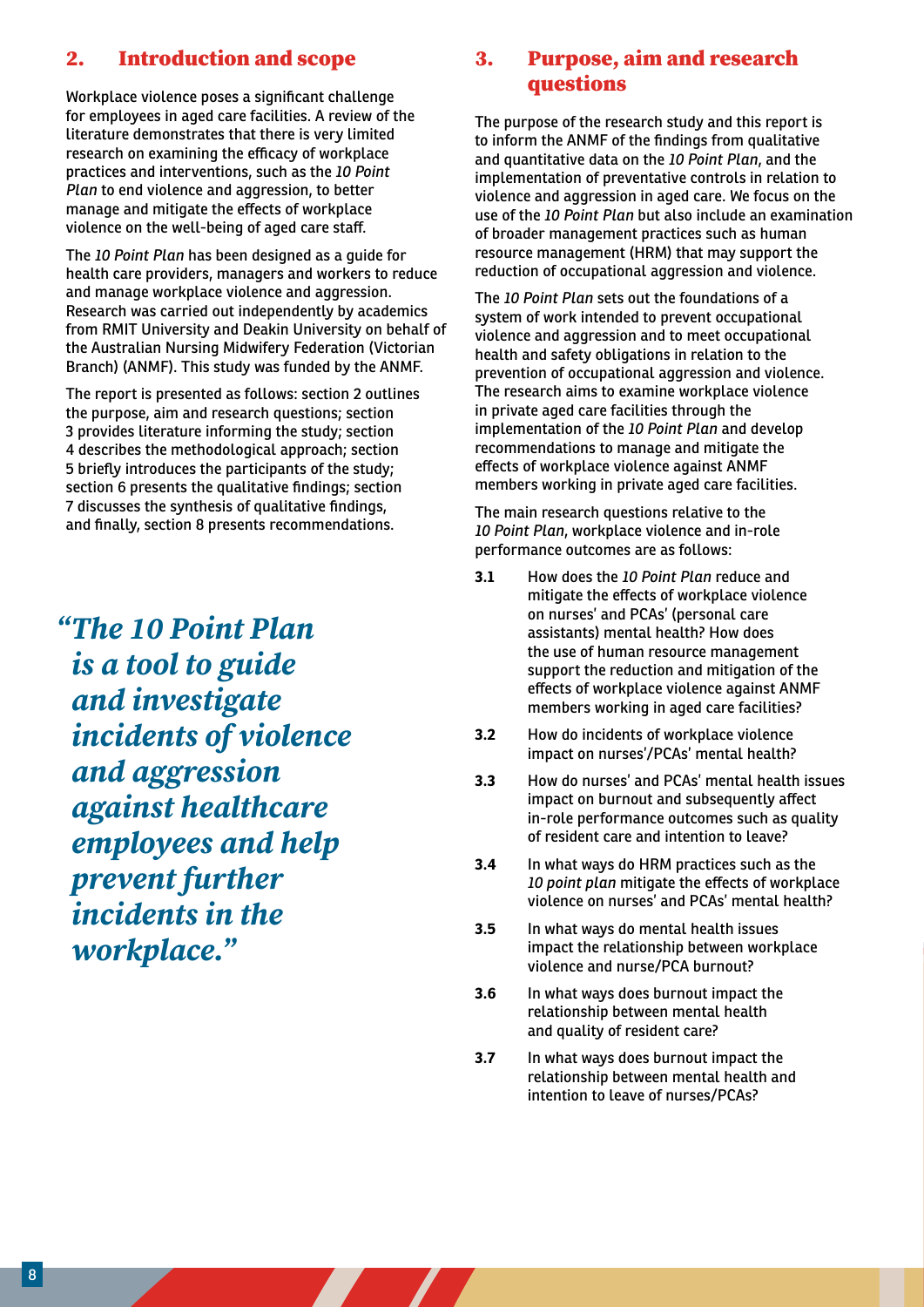## <span id="page-8-0"></span>4. A critical analysis of the literature pertaining to workplace violence, aged care sector and the *10 Point Plan*

#### **4.1** Workplace violence against nurses and PCAs

In the extant healthcare literature, violence and aggression presents a critical challenge across healthcare services and aged care facilities internationally (Phillips, 2016; Pich et al., 2017; Ramacciati et al., 2017). Violence represents the highest recorded reason for aged care nurses to submit formal complaints across Australian healthcare services (Chapman et al., 2009).

Nurses and PCAs working in aged care facilities are under substantial long-term demand pressures and appear to be at high risk of workplace violence (Eley et al., 2007; Hegney et al., 2006; Rodwell & Demir, 2014). Workplace violence incidents toward nurses working in aged care facilities may occur because of the conditions of residents and nurses that involve direct and frequent contact with care recipients (Åström et al., 2002; Schmidt et al., 2012). Demanding workloads and low levels of autonomy are potential factors increasing nurses' exposure to workplace violence in aged care facilities (Australian College of Nursing, 2018; Hills et al., 2018; Rodwell & Martin, 2013). It has been reported that each year in Australia 65% of aged care nurses experience workplace violence compared to occupational therapists and physiotherapists who account for 42% and 27%, respectively (Mullan & Badger, 2007).

The consequences of workplace violence may have impact on aged care nurses' and PCAs' well-being relative to other nurses because of the increase in the frequency of violence especially in dementia care (Rodwell & Martin, 2013; Rodwell et al., 2009; Schmidt et al., 2012). More than 50% of residents in aged care facilities are living with a dementia diagnosis (Dornin, 2019). Workplace violence negatively influences long-term psychological and physical health (Safe Work Australia, 2017) and leads to significant short-term effects in work performance (Hassankhani et al., 2017; Lanctôt & Guay, 2014).

**4.2** The aged care sector in Australia and violence against nurses/PCAs

> The aged care sector contributes significantly to the Australian economy, employing nurses, personal care assistants (PCAs), support staff and allied health professionals (Deloitte Access Economics, 2016). The estimated aged care workforce comprises over 366,000 employees (Australian Government Department of Health, 2018). Of these, 235,764 are employed in

residential aged care facilities and 130,263 in home and community care (HACC) and home care (Australian Department of Health, 2017).

The aged care sector faces difficulties in attracting and retaining skilled employees leading to current and a predicted future aged care workforce shortages (Montague et al., 2015). Factors contributing to difficulty retaining employees include poor work environments, lack of workplace health and safety, inadequate (non-mandated) client-staff ratios, pay rates and a lack of skills development, career paths, and professional development opportunities (Australian Department of Health, 2017b). In Australia, over 70 percent of 366,000 aged care workers have experienced some form of workplace violence leading to high levels of job turnover (New South Wales Nurses and Midwives Association, 2016). Working in aged care facilities is recognised as being physically and emotionally demanding (McNeil et al., 2019; Pariona Cabrera et al., 2020), which can lead to risks to employee health and well-being (Bartram et al., 2012).

#### **4.3** The *10 Point Plan*

The *10 Point Plan* is a recent response to the number of incidents of violence in the workplace. The Australian Nursing and Midwifery Federation (Victorian Branch) (ANMF) disseminated the *10 Point Plan* to all public acute health services including hospital facilities and emergency departments (Australian Nursing and Midwifery Federation, 2017). The *10 Point Plan* is a tool to guide and investigate incidents of violence and aggression against healthcare employees and help prevent further incidents in the workplace (Australian Nursing and Midwifery Federation, 2014). It is a way to describe controls that are required to be implemented and enables a gap analysis of systems in used at the workplace.

The *10 Point Plan* includes 10 measures; preventing violence through workplace design, providing education and training to healthcare staff, including family in the development of patient care plans, reporting/investigating/ acting, integrating legislation, policies and procedures, providing post-incident support, applying anti-violence approach across all health disciplines, and empowering staff to expect a safe workplace (Australian Nursing and Midwifery Federation, 2014). The implementation of the *10 Point Plan* is meant to ensure health service facilities provide a safe work environment for all employees (Australian Nursing and Midwifery Federation, 2017). To ensure the future care of increasing numbers of residents in private aged care, more needs to be done to protect and ensure the continued work of nurses and PCAs.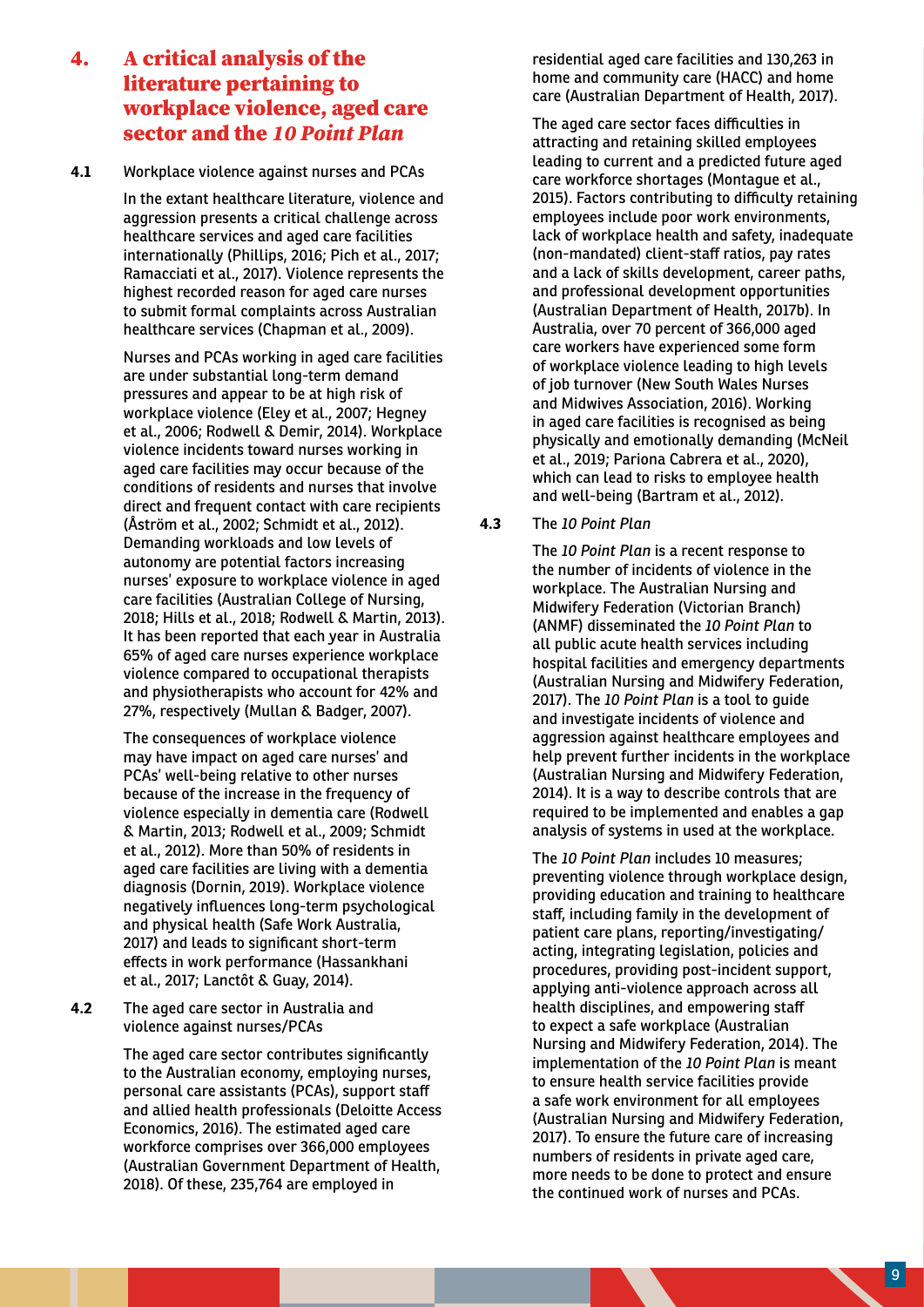### <span id="page-9-0"></span>5. Methodological approach to the study

#### **5.1** Mixed methods approach

This study employs a mixed methods approach through qualitative and quantitative methods including semi-structured interviews and online surveys. The integration of approaches such as qualitative and quantitative studies provide a comprehensive understanding of the research problem and research questions through data collection and data analysis (Kemper et al., 2003). By using both approaches, biases inherent in any single method can be neutralised or biases of other methods can be cancelled (Johnson & Onwuegbuzie, 2004). The mixed-methods approach also maximises the strengths of each approach and minimises the weakness of each method individually (Creswell & Plano Clark, 2017; Teddlie & Yu, 2007). For instance, the use of a qualitative approach, such as semi-structured interviews, contributes to enhancing the depth of the understandings by presenting various stakeholder perspectives but in some cases conclusions cannot be generalised if the number of participants are low (Denzin, 2008). The use of a quantitative approach, such as online surveys, contributes to a broad representation of findings but does not capture the human experience in depth (Creswell, 2013). Therefore, the adoption of the mixed-methods approach by combining both provides an extended understanding of the research problem and research questions (Greene, 2008). The following sections present the qualitative and quantitative studies.

*"Family members get quite angry and aggressive about the care their loved ones receive. But they should talk rather than yell."* 

*(Revoreda, PCA)*

# 6. Qualitative study

There was a total of 60 participants in the qualitative study. The recordings of interviews and handwritten interview notes were transcribed and analysed using NVivo (Lewis & Silver, 2007), following the steps of content analysis outlined by Weber (1990). The transcription of all interviews was coded independently by two coders until saturation. All data were de-identified and two coders were used to ensure the reliability of the coding framework. Where there was disagreement between the coders, a third rater was employed to finalise the coding.

**6.1** Ethical considerations

This study was approved by the RMIT Human Research Ethics Committee (HREC). The researchers submitted the HREC application form with all relevant documentation, such as the consent form, participant information statement, a protocol for interviews, recruitment message, and interview questions. The RMIT University HREC evaluated if this study met the requirements of the National Statement on Ethical Conduct in Human Research (NSECHR). After a positive evaluation, the HREC granted formal approval via formal letter. After that approval, data collection commenced.

**6.2** Participant recruitment

The ANMF liaised with prospective participants and a recruitment message via a fortnightly email newsletter was sent to ANMF members working in aged care facilities (nurses and PCAs). The newsletter outlined the aims and benefits of the research project and interested participants were invited to contact the researcher via email. Importantly, each participant was assured that this was a confidential and voluntary exercise (Schensul, 1999). Participant Information Statements and Consent Forms were then provided to each participant and signed consent obtained prior to the commencement of data collection.

**6.3** Participants of the qualitative study

There was a total of 60 participants in the qualitative study, comprising 10 managers, 20 registered nurses (RN), 9 enrolled nurses (EN), 6 endorsed enrolled nurses (EEN), and 15 personal care assistants (PCAs). Within this study, participants made up of registered nurses (RN), enrolled endorsed nurses (EEN), enrolled nurses (EN) are referred to as 'nurses' and PCAs. Each of the participants came from private aged care facilities. We did not find any two participants from the same aged care facility. We applied pseudonyms to each of the participants. The terms 'mental health' and 'well-being' are used interchangeably because participants used both terms during interviews to describe the impact on their health.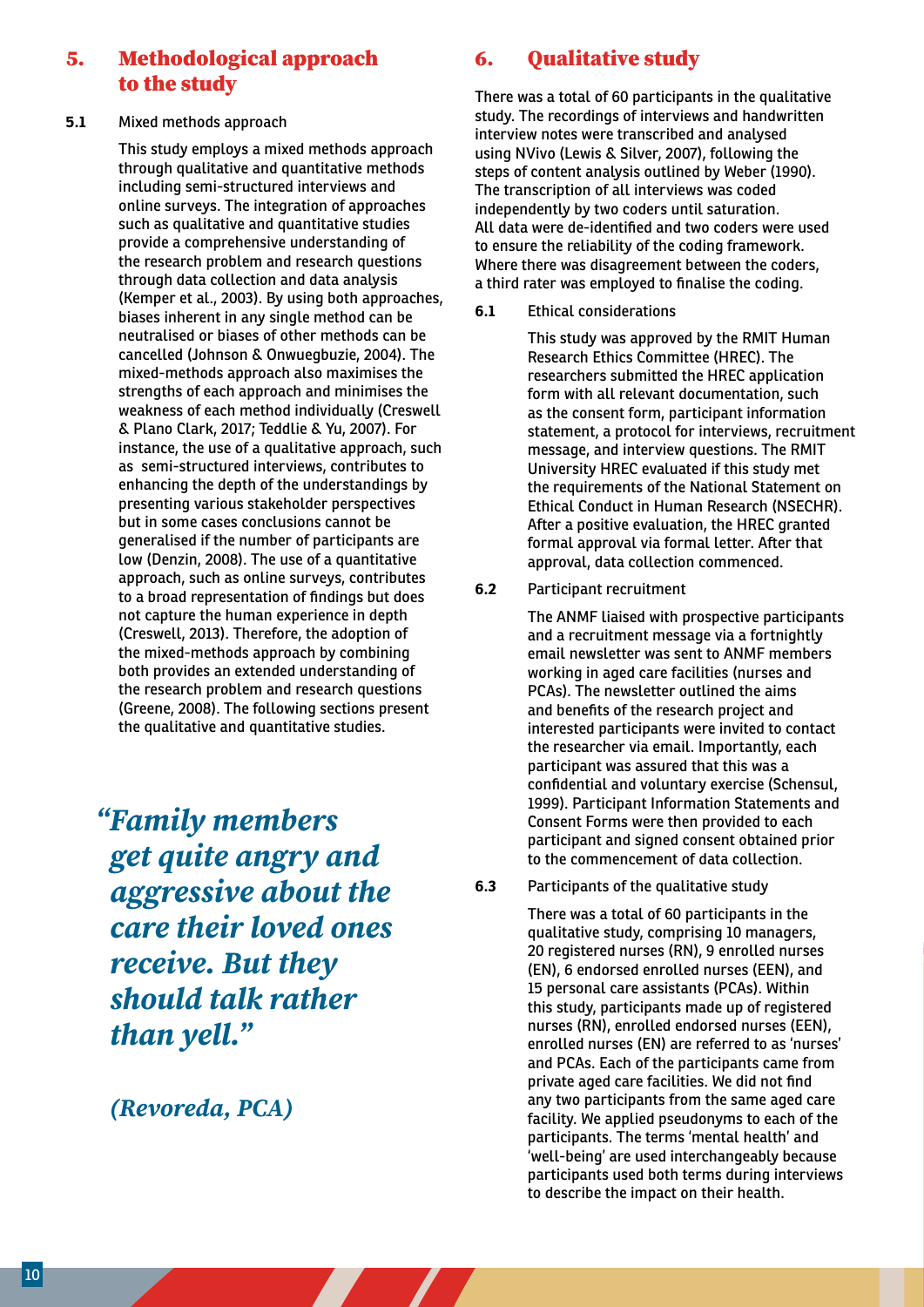#### <span id="page-10-0"></span>**6.4** Qualitative findings

The data are presented according to a classification of the healthcare professionals: 20 RNs, six EENs, nine ENs and 15 PCAs. As explained above, these are referred to collectively as nurses and PCAs, and RNs, EENs and ENs as nurses.

#### **6.4.1** Managers and nurse and PCA views on the *10 Point Plan*

There is a lack of knowledge of the purpose of the 10 Point Plan. Throughout the interviews, managers made it clear that whilst some of them are aware of the 10 Point Plan, they had reservations that it may not work in practice. The perceptions of participants were not based on any analysis of the *10 Point Plan* and in many cases, participants had no knowledge of it being implemented in-part or in-full. There seems to be a lack of knowledge of and understanding of the purpose of the *10 Point Plan*. There was little understanding from interview participants that the *10 Point Plan* was a systematic preventative tool. Also, nurses and PCAs reported that they know very little and most said they do not know anything about the *10 Point Plan*. This is not surprising, given that there has not been a concerted campaign to distribute nor inform the private aged care sector about the 10 point plan, but it has been widely distributed and publicised in other parts of the health sector. Based on their experiences of occupational violence and aggression, some doubted that the *10 Point Plan* would minimise incidences of violence in aged care facilities. However, it is to be noted that the Plan may have reduced incidents of violence and aggression, but they have not been recognised or acknowledged by the participants in our qualitative study.

To examine the impact of the *10 Point Plan* on the reduction of occupational violence and aggression we have surveyed nurse and PCA members of the ANMF (Victoria Branch). This is illustrated by the following narratives:

*The 10 Point Plan is fine on paper but in practice has little impact. It's my job to ensure the nursing staff are safe… when an incident happens we certainly don't go and look at the 10 Point Plan to find out how to manage it. We don't say… hang on a minute, stop punching, hitting, spitting… while we look up the 10 Point Plan to see how to handle this. It's just not realistic… the government didn't bother to ask our input… they just tell us how to manage violence and incidents from a text book perspective. (Nancy, Manager)*

*No, I don't know anything about the 10 Point Plan. I haven't encountered it yet. I was never told about the 10 Point Plan. (Luisa, RN)* 

*The 10 Point Plan is not going to change a lot… it's just reporting… it's just a tick the box… but it doesn't offer any solution to decrease violence. (Luana, EEN)*

*What 10 Point Plan? I don't know what you're talking about. We don't have any such thing… we don't have much at the place where I work. (Ana, PCA)*

#### **6.4.2** Managers' views on the role of the HR department

Managers reported the role of the HRM department was mainly focused on administration, such as employment contracts, hiring and the enterprise bargaining agreement (EBA), as described by the following participants:

*HR assists me with the hiring process, employment contracts, and EBA. They give general suggestions. (Lidia, M)*

*HR steps in to investigate when there is a conflict between staff and residents. The HR department advises if an employee should be dismissed. (Rosaura, M)*

*HR helps me in hiring casual staff, managing any issues, conflict resolution and disciplinary actions. (Fanny, M)*

*HR is basically ineffectual. They don't do much other than legislative stuff. (Yasna, M)*

*Interesting question? HR doesn't help really. HR has no idea what it's like in a facility. If ever an incident was reported to HR, they would say, 'Are they really injured?' (Nancy, M)*

#### **6.4.3** Nurses' and PCAs' views on the role of the HR department

Nurses and PCAs revealed a lack of HR support and issues around their work. This was evidenced by nurses and PCA participants when they expressed their disappointment about the role of the HR department. It was the overall view of participants that HR is responsible for the prevention of violence and aggression in the workplace. This is concerning given that occupational health and safety is legislated and yet (based on the experiences of some participations) not focussed on by HR Departments. Most participants advised that HR was generally focused on legislation/ regulation and the responsibilities of aged care facilities, such as meeting accreditation standards, regulations and disciplinary hearings, rather than focussing on systematic approaches for the reduction and management of occupational violence and aggression.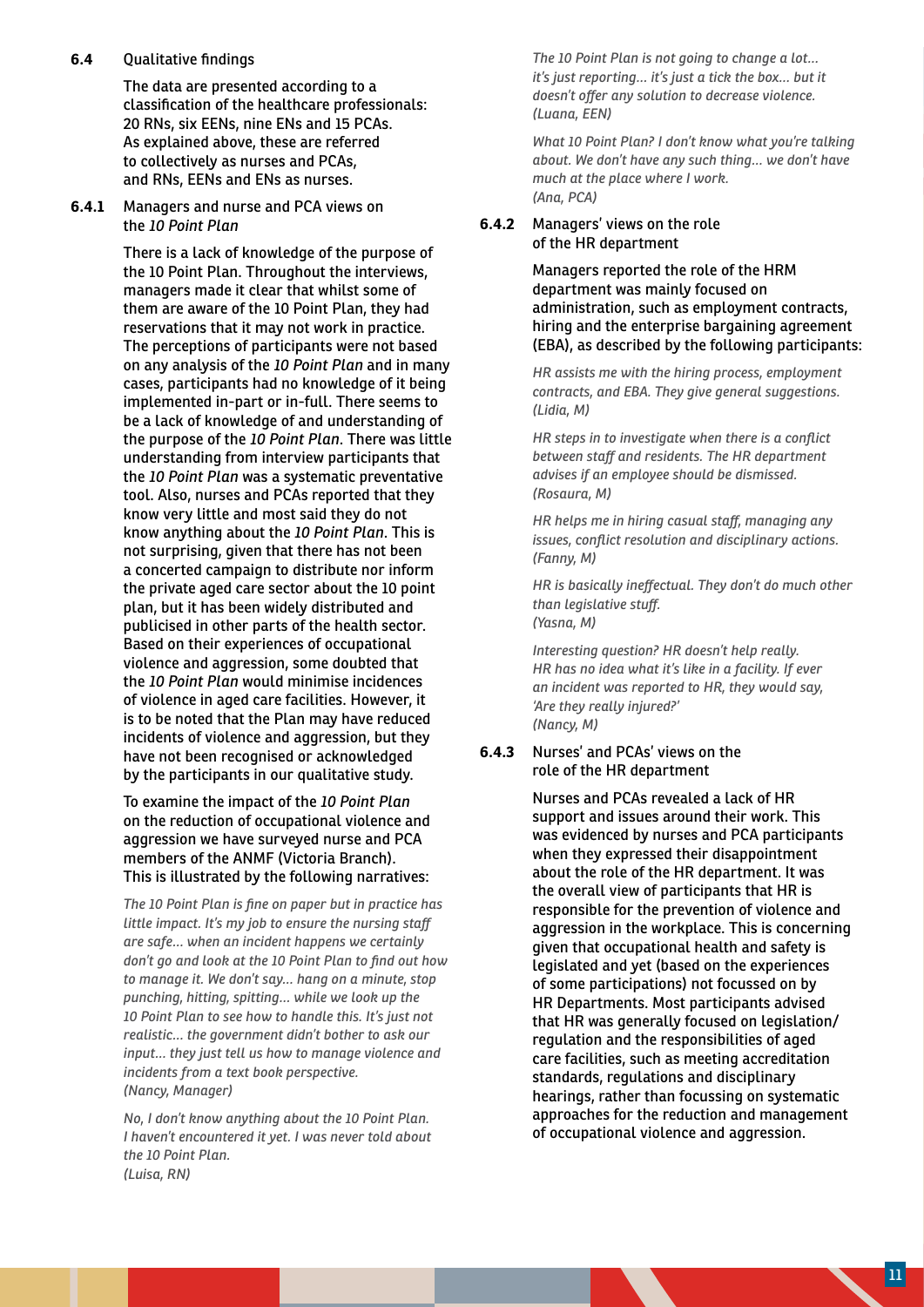#### <span id="page-11-0"></span>A lack of their participation was revealed through their narratives:

*HR offers just regulatory previsions about regulation and accreditation standards. They just fulfil the statutory obligations basically. (Roberto, EEN)*

*The only time we have heard about HR is when there's a disciplinary hearing. There's no support from HR and it's difficult to contact them. The only way is by email – but they never answer our enquiries. (Fabiola, RN)*

*The HR department only looks after the contractual stuff. HR doesn't necessarily support you on the ground. (Gerardo, EEN)* 

*HR does simple things like a payroll query. We have to write up a query and leave it to admin. We don't deal with them [HR] directly. They don't get back to us. HR should manage the staff differently. (Monica, PCA)*

*To be honest, I actually don't know what the HR people do in aged care facilities. I think they deal with rostering and payroll. (Daniela, EN)*

Nurses and PCAs also reported communication issues between the HR department and staff and highlighted areas for improvement. Participants suggested the need for the HR department to find different ways such as education and internal communication to stay in contact with the staff to support nurses and PCAs:

*Normally we don't have any interactions with HR. They should support the staff and they should find ways to get in touch with the staff regularly. (Seferina, EN)*

*I think HR presence can improve. We don't know much about HR. We should have more education about the HR role. They should send an email every month about what they do or make a presentation on the intranet. (Erika, EN)*

*I think HR does administrative stuff, but they're invisible. (Alicia, EEN)*

#### **6.4.4** Managers views on workplace violence in aged care facilities

Managers described incidents of violence against nurses and PCAs. When the researchers asked about workplace violence, managers offered concurrent responses on how staff experienced verbal and physical violence on a daily basis. This was revealed through the narratives:

*Residents are very violent with nurses and PCAs. They threaten the staff every day: they punch and shout at staff; in some cases, we've got to go into lockdown and isolate residents who are causing the problem. (Yasna, M)*

*His [resident's] outburst was unexplained. He'd been lashing out physically, hurled a pot plant at the wall. He was calling the staff 'f…ing useless animals'. He grabbed me by my right arm and twisted it so hard I had instant bruising. I thought it was broken [and] it's still tender to touch. This happens frequently and we have no option but to deal with each case as it happens. (Rita, M)*

*We've violent residents all the time. Staff have to deal with many incidents of violence every day. Residents are physically and verbally aggressive with staff. Residents are hitting, pushing, scratching, swearing, and yelling. (Lidia, M)*

Managers described how nurses and PCAs also experienced incidents of violence from family members and visitors. Managers, Rosaura and Fanny explained:

*Relatives say horrendous things to the staff. I always try to support my staff as much as I can, but dealing with people is very hard. As a manager, you're in the middle and you've got to deal with staff, residents, and relatives. (Rosaura, M)*

*Violence against the staff is always here. Residents are violent, but also family members and visitors: they constantly yell and humiliate the staff. (Fanny, M)*

#### Managers also reported how violence occurred between residents and how this has led to difficult situations affecting other residents, as well as staff members. Managers commented:

*One resident told another to 'shut up and stop lying', so he picked up a bowl of soup and tipped it over the resident. That started a panic situation. Other residents in the dining and recreation room were screaming, and within minutes residents were throwing anything they could get their hands on to stop him from attacking them. (Yasna, M)*

*There was a resident-to-resident incident, in the same room, husband and wife: the husband raped the wife. It was a really difficult one to handle. It was a genuine rape and the best way to manage was to get the police involved. (Nancy, M)*

#### **6.4.5** Nurse and PCA views on workplace violence in aged care facilities

Nurses and PCAs explained incidents of violence and their frequent experience of physical and verbal violence from residents. A lack of management support was unanimously expressed by participants. Staff described their negative experiences:

*A male resident was on the floor. We tried to sit him up and he hit us [two staff]. He doesn't know what he's doing, because he's got dementia. He hit us in*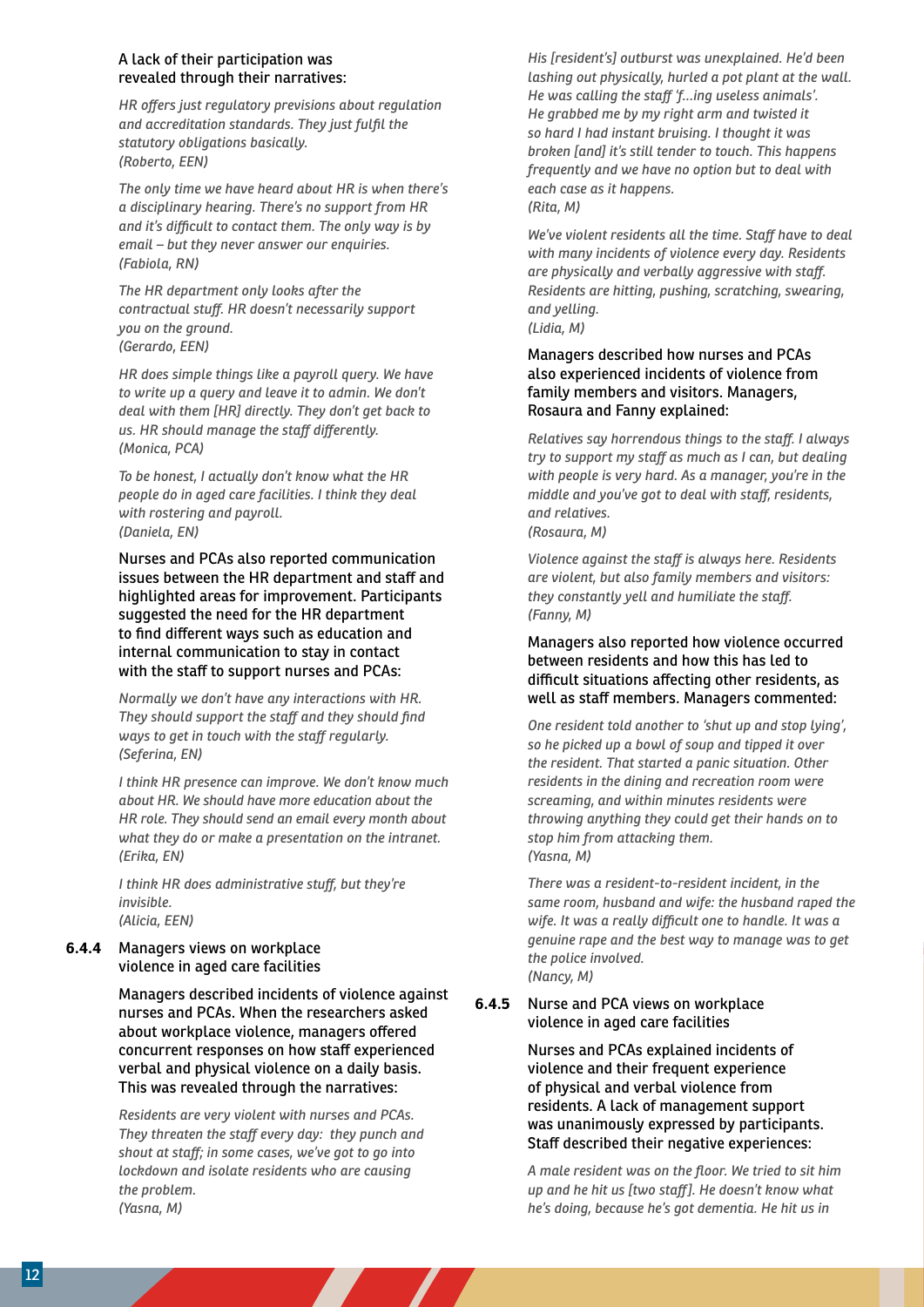<span id="page-12-0"></span>*the face, body, arms. We put him in a hoist and after 5 or 10 minutes he gets back on the floor. We got no management support. (Luisa, RN)*

*Five weeks ago, a violent man, he stomped down the door. He then walked down the hallway with just an incontinence pad on: just try and picture that sight. He pushed himself into me and I fell on the floor. We're spat at, kicked, abused, told we're terrible at our job. (Marta, PCA)*

*I was recently assaulted by an elderly lady with dementia. She punched me repeatedly in the face. She was gripping me, punching, and pinching. We have behaviour plans, but these incidents happen when you don't expect it. She smacked me in the face. I've had multiple incidents. It's [the violence] increasing.* 

*(Alicia, EEN)* 

*Does a broken ankle, three broken ribs and a black eye count for anything? Well, there you go, there's my experience. Every day we've got incidents of verbal and physical violence at work. Managers should support us, but they don't. (Milagros, PCA)*

*So, two things are in my mind about violence in my facility: verbal and physical violence. This is happening every day and residents are very violent. They can say terrible things against the staff. Managers do nothing to solve this chronic issue. (Emma, EN)*

Participants also mentioned that workplace violence was perpetrated by relatives and visitors. Nurses and PCAs reported verbal violence and they suggested the need for managers to listen and support the staff. This is illustrated throughout the following narratives:

*You can get abusive residents but also abusive relatives and visitors. They [relatives and visitors] say unbelievable things against the staff. Managers only listen to the relatives' side, they never listen to and support staff. It's terrible. (Roberto, EEN)*

*Family members get quite angry and aggressive about the care their loved ones receive. But they should talk rather than yell. This interferes with our job. It'd be great to have my manager support me when this occurs. (Revoreda, PCA)*

*Violence happens every shift. Residents and families are violent against staff. Residents hit, bite and scratch. Relatives and visitors don't want to listen to explanations and they just come to yell and point fingers at you. They say the nastiest things to you. (Julia, EN)*

*Residents and relatives are violent. I've been smacked in my head and chest. I've been kicked. I've been spat on. Family members are verbally* 

*aggressive. I'm sick of violence at my facility. Managers should support us. (Nicol, RN)*

Nurses and PCAs also reported violence between residents. Most participants described how verbal and physical violence between residents frequently happened in the dementia unit; resident-to-resident violence occurred unexpectedly and affected residents and staff members:

*I've seen residents throwing things at other residents. There's a lot of verbal aggression in aged care. Some days it's a little bit harder than others. (Renata, EN)* 

*We've had quite a few incidents of violence between residents. These incidents include physical and verbal violence, and this constantly happens in the dementia unit. It comes from nowhere and it affects residents and staff. It's difficult to handle. (Carmen, PCA)*

*We've a lot of incidents of violence between residents, especially in the dementia wing. It happens regularly: they scream for everything and throw things. It's terrible and it's unexpected. (Vania, RN)*

*People with dementia often lash out for no clear reason. They're violent with other residents. They hurl insults, scream, push and hit other residents without any reason. It creates a lot of problems with residents and their families. (Gerardo, EEN)*

#### **6.4.6** Managers' views on consequences of workplace violence

Managers talked about how workplace violence impacted on their mental health and that incidents of violence generated negative feelings such as stress, irritability, and helplessness which led to burnout manifestations. This was evidenced when managers voiced their frustration in dealing with residents, relatives and staff. Participants also reported they often requested a holiday or sick leave to manage these negative emotions, as stated by the managers:

*Violence impacts a lot – physically, emotionally and mentally. I'm always stressed, it's happening every day, I feel helpless. After incidents of violence, I have to deal with people and it's not only with residents but also with families and staff. This is challenging. Aged care needs a huge overhaul. (Alejandra, M)* 

*Workplace violence stresses everyone: managers, staff and residents. I've had to ask the HR department and unions what to do. It's a stressful environment. I'm stressed and anxious. This happens every single day. I'm drained and fatigued because of this chronic situation. Sometimes I take a day off. (Fanny, M)*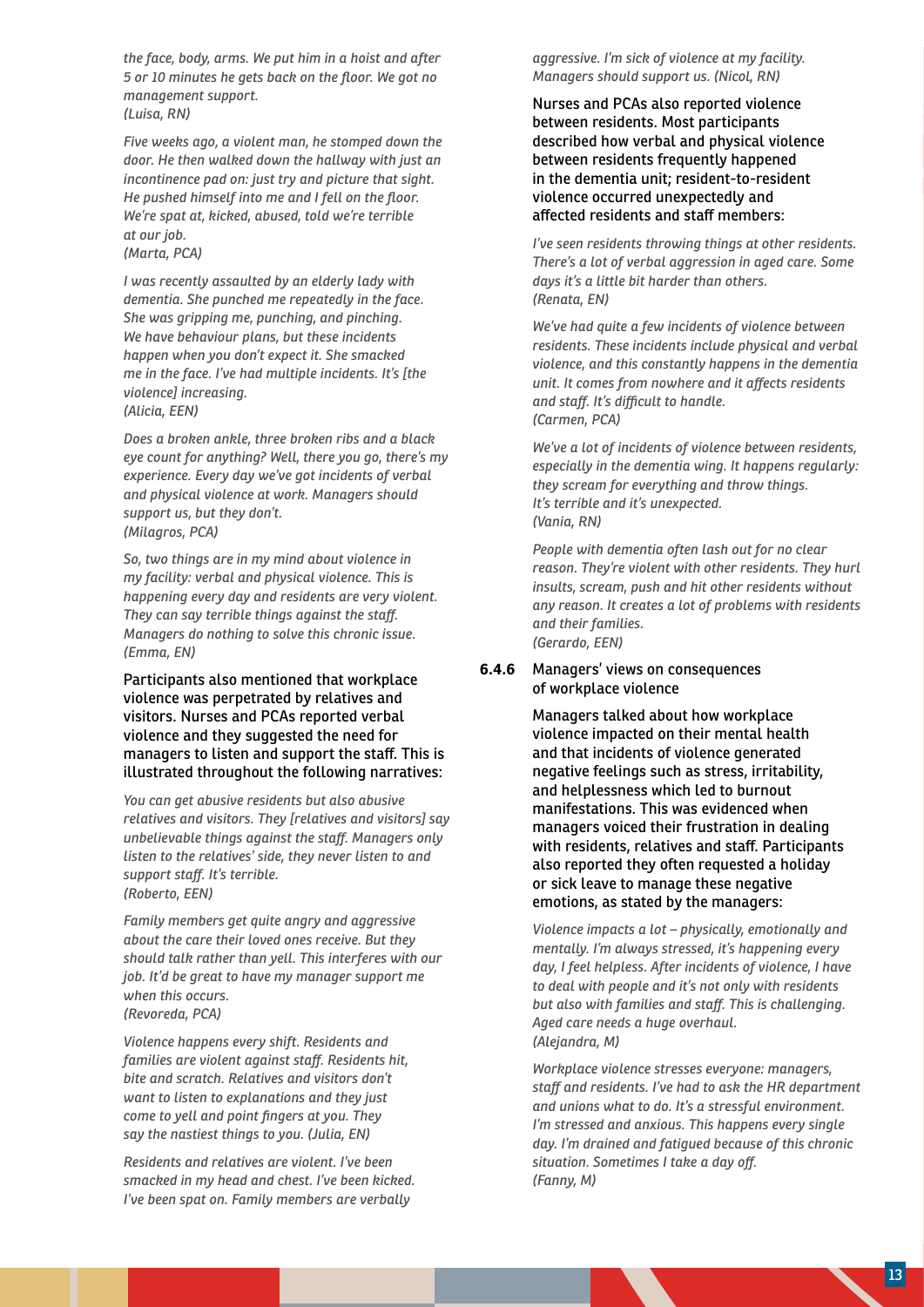<span id="page-13-0"></span>*Incidents of violence have a major impact on me because I have to deal with residents, relatives and staff. This takes a chunk of my time. It causes stress, it's an ongoing issue, I'm exhausted. It's very difficult to manage because relatives complain about staff and then I've got to find solutions. But staff think I'm against them. This is frustrating. I usually ask for sick leave. (Lidia, M)*

The researchers also explored management views on the consequences of workplace violence on staff mental health. Managers explained that nurses and PCAs were affected by incidents of violence and all the participants reported feeling stressed, anxious and upset and emotionally drained. This is illustrated throughout the following narratives:

*It's very hard: the impact on the staff is high. The PCAs, especially them, because they're doing the work with the residents. (Nancy, M)*

*When there's an incident, it's difficult to get staff to keep working. We're usually short- staffed, we can't let them go home or for counselling. It's not ideal but we have to push on, and, yes, at the expense of how the staff are coping. (Yasna, M)* 

*I've had staff who have left work in tears. Staff are close to residents. They're doing heavy duties. Staff are so frazzled. (Alejandra, M)*

*It [workplace violence] affects everyone negatively. Staff are stressed and anxious, exhausted, they're not able to do their job and definitely staff performance decreases a lot. (Rosaura, M)*

*After staff face physical or verbal violence from residents, they're stressed and after they're emotionally drained. It takes all their energy to do a proper job. (Fanny, M)*

#### **6.4.7** Nurses' and PCAs' views on consequences of workplace violence

In this section, nurses and PCAs revealed the consequences of workplace violence on their mental health. Staff explained that after they experienced workplace violence, they felt stressed and burnt out. Participants were largely unanimous in their views on how management support was needed to improve employee wellbeing across aged care facilities, and this was emphasised in all conversations with nurses and PCAs:

*Workplace violence affects my mental health. I'm stressed, irritable, and nervous. You accumulate these negative emotions and then you're burnt out.* 

*I can't sleep very well. Management support in the aged care sector would be ideal but this is almost impossible. (Emma, EN)*

*My mental health is very bad and I'm currently on one month's stress leave. I'm stressed, scared and upset. You can't ignore your feelings. I'm burnt out and the doctor gave me another month today. (Ana, PCA)*

*Workplace violence is terrible for all of us. It's destroying the aged care industry. We're stressed and exhausted. This should stop and we don't deserve this treatment. It affects your well-being. (Josefina, EEN)* 

*Workplace violence impacts 100 % of my mental health because it's difficult to deal with physical and verbal violence. It's like a daily occurrence. I'm stressed and exhausted. If managers had ears for listening to us everything could be different. (Karen, RN)*

It was apparent that workplace violence impacted on nurses' and PCAs' well-being. Most participants described they felt anxious, helpless and tearful. Nurses and PCAs consistently mentioned how difficult it was to control the negative emotions leading to emotional exhaustion, diminished satisfaction and job disengagement. Staff offered the following explanations:

*Workplace violence has a terrible impact on my mental health. I definitely feel very anxious. It impacts on my emotions and my feelings and sometimes I'm unable to cope with it. All my body systems react. (Seferina, EN)* 

*I feel extremely anxious, tearful and vulnerable. Any slight noise was likely to startle me. Even if it [workplace violence] happened 18 months ago and I still have these negative feelings about what happened back then. (Gloria, RN)* 

*Violence at work should stop. I'm nervous and afraid and I'm constantly thinking what could happen again. This [violence] is out of my control. I've lost my motivation to come to work. (Luana, EEN)*

*It's not only physical but mentally very draining for us [staff]. It affects us a lot because you become scared and alert in the situation. You feel anxious, very tired and cry sometimes here. These days I feel I don't want to come to work. (Carmen, PCA)* 

When the researcher asked nurses and PCAs about the impact of workplace violence on their mental health, participants reported they experienced depression, and repeated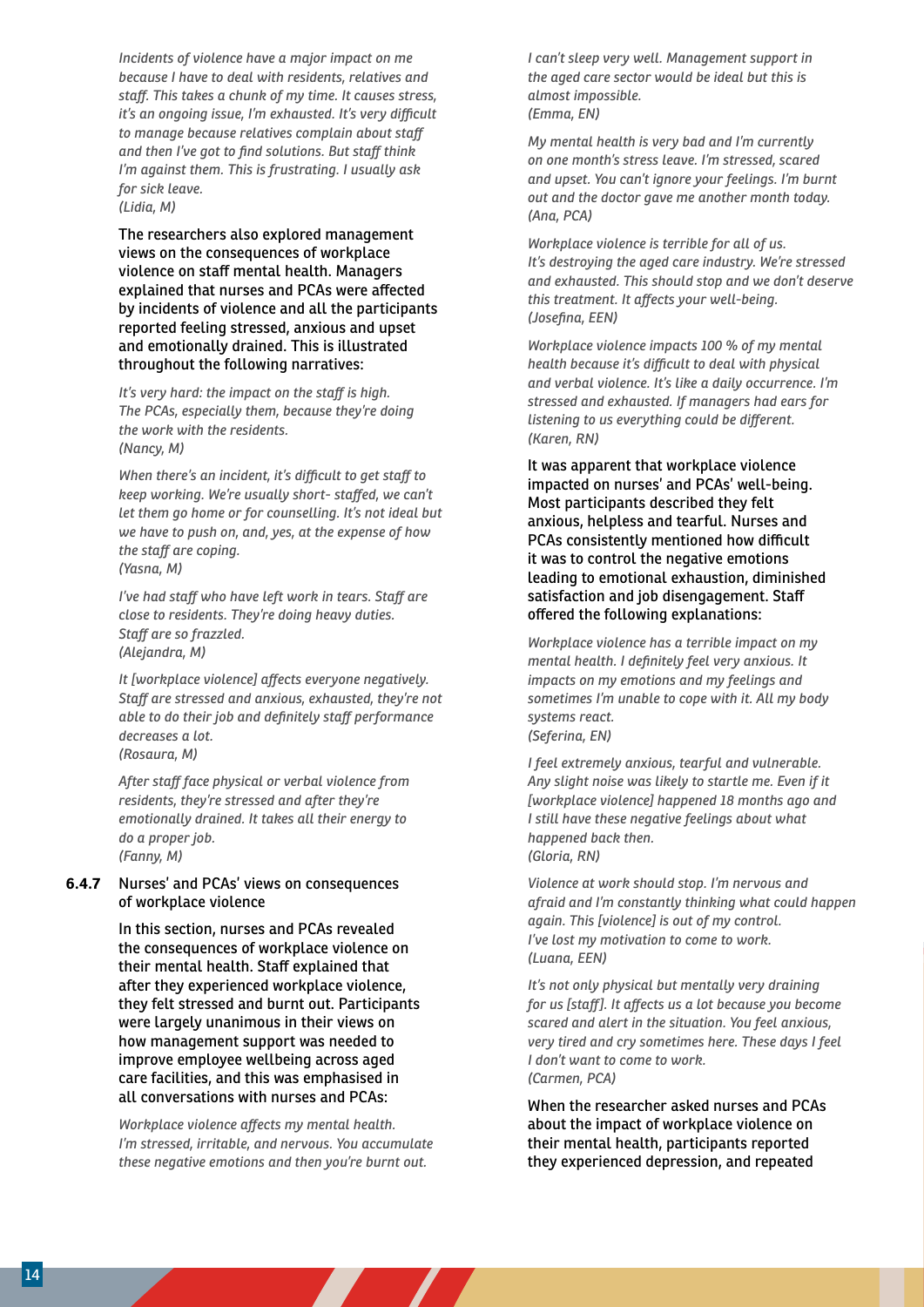<span id="page-14-0"></span>negative feelings and thoughts leading to burnout including a lack of confidence and lack of motivation. These feelings of depression, negative thoughts leading to burnout, lack of confidence and lack of motivation are highlighted in the following narratives:

*I feel every day is a bad day. I'm depressed, fatigued and exhausted, because this [workplace violence] is happening all the time. I take sick days because it's difficult to cope with it. (Fabiola, RN)*

*I feel down, my confidence is on the floor. I think whatever you do is not good enough. This discourages me a lot. Many days I don't want to come back to work. (Julia, EN)*

*Violence causes negative feelings. I'm struggling to believe I'm able to do any job. Negative thoughts come to my mind all the time. I feel very demotivated and exhausted. Managers don't recognise the trauma that you've gone through. (Arturo, EEN)*

*It makes me want to call up sick the next day because I can't manage. I feel helpless and hopeless. This [violence] is happening frequently. I shrivel up inside. I have flashbacks. It's been dreadful. I feel very exhausted. I don't sleep well. (Veronica, PCA)*

#### **6.4.8** Facilities as businesses

Nurses and PCAs reported issues around minimum standards for accreditation. When the researchers enquired about challenges at work, participants expressed funding and cutting expenses as the only important factors for managers. Most participants suggested that managers needed to support staff because this impacted on their own well-being and quality of resident care:

*Managers seem to care more about the monetary side of things: they just see the dollars coming through the door – another resident, so more money for them – which is sad. It shouldn't be like that. (Revoreda, PCA)*

*Everything here is run like a factory and it's all about money. The manager just wants to get accreditation without supporting employees. This impacts on our confidence, because managers use staff for their own benefit. (Roberto EEN)*

*My facility is trying to keep the residents there for financial reasons. Managers promise too much to residents and their relatives. We can't meet the promises. Managers care about money. They don't care about staff. (Renata, EN)*

*If you need equipment and you go to management, they say, 'There's not enough money'. But they'll build a new facility that costs \$30 million. We can't have a \$200 piece of equipment… They're just very money hungry and greedy. (Nicol, RN)*

#### **6.4.9** Management attitudes

There are issues in relation to management support across aged care facilities. There are deficiencies in how managers combine their skills, knowledge, and work experience to effectively manage and support nurses and PCAs and implement the 10 Point Plan or the principles contained therein. Most staff expressed their disappointment concerning management communication, rewards, and validation, particularly after they have experienced incidents of violence, as stated by the following participants:

*Senior managers should be trained about emotional intelligence… managers should be competent in that area… how to manage employees because they should treat us as human beings and not as simple resources. (Fabiola, RN)*

*It's important to have a balance of management knowledge, work experience and how to manage people, work as a team and listen to the staff… employees should be able to express their ideas without fear. (Renata, EN)*

*Managers should reinforce our work in simple ways… employee of the month. (Leonor, RN)*

*… validation of how you feel… it's very important for us to cope with difficult days. (Erika, EN)*

*When people get in a managerial role, they do not have previous experience in any nursing role or personal care role… they are in a business role… they have a business target to meet. (Alicia, EEN)*

*Managers should talk to the staff on a daily basis… why did that not work? what do you think we could do better? (Seferina, EN)*

#### **6.4.10** Culture of blame

The study found that management tends to blame nurses and PCAs when there are incidents of violence and aggression involving residents, as described by the following participants:

*Managers always turn the blame onto the staff...there's tactlessness in what they say... instead of managers saying, "What did you do (to the resident)?" they should say, "What happened?" "How can we do better?" (EN, Julia)*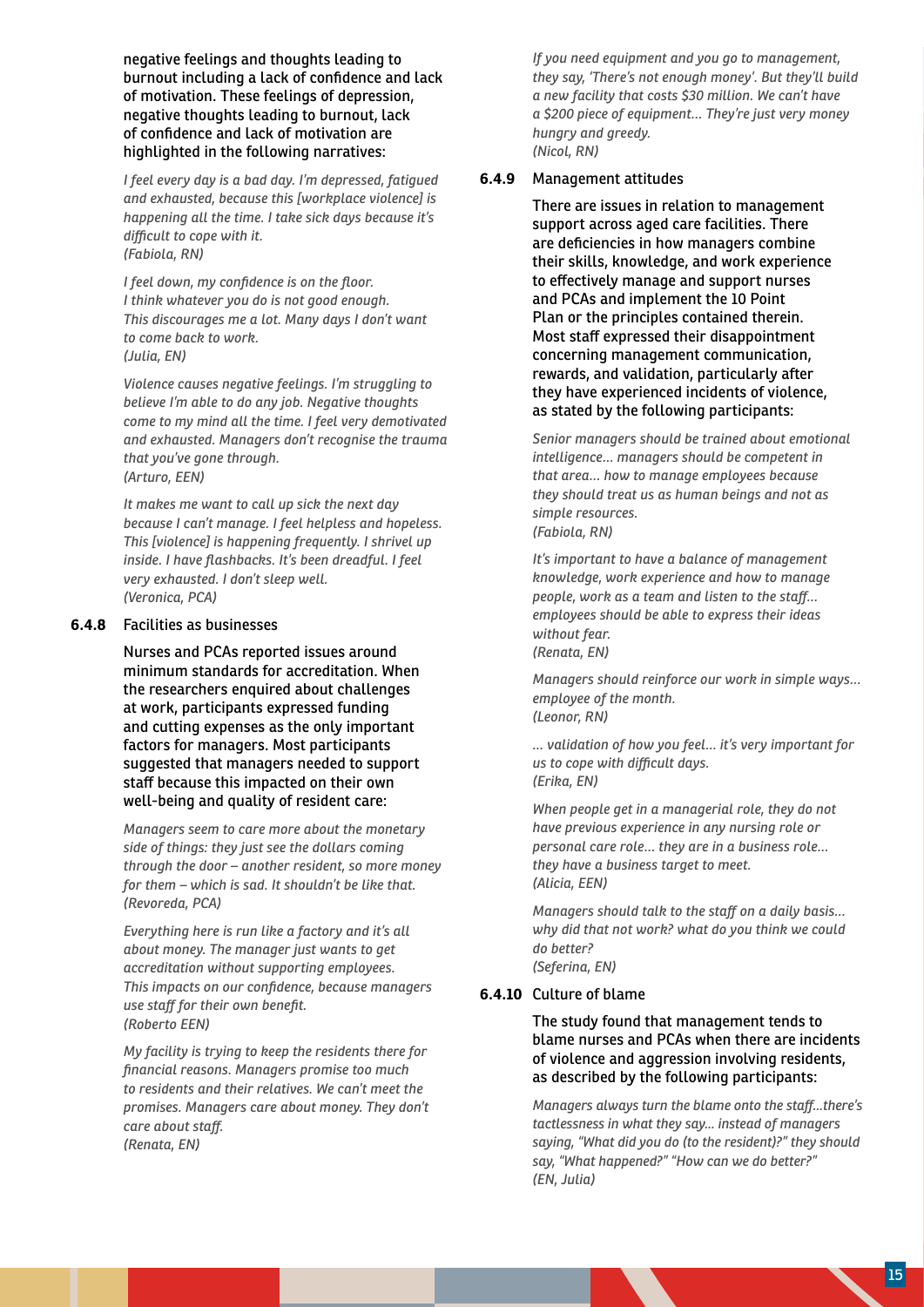<span id="page-15-0"></span>*It's not about blaming the staff…managers should focus on how this incident of violence will never happen again… whatever factor is… that culture of blaming should stop. (EEN, Josefina)*

*There needs to be a "no-blame culture"... let's look at what are the issues… how can we support you to have a better outcome in the work environment. (Nicole, RN)*

#### **6.4.11** Nurse and PCA views on collective ANMF representation

Nurses and PCAs highlighted the role of collective representation as a job resource and how this protected the staff against physical or verbal violence and provided an adequate level of security. This was evidenced by participants when they expressed their satisfaction with the presence of ANMF representatives and OHS officers. Most participants reported that their voice was heard, and protection was present, leading to positive feelings:

*We had quite a lot of violence and aggression and it wasn't until we banded together… [and] the union was involved, and it was very important because our voice was heard. I felt protected and it helped to have other reactions about dealing with violence at work and we really showed that managers need to do something about it.* 

*(Marco, EN)*

*I've had to get the union involved on several occasions to basically force managers to give us support and this helped me a lot. (Nicol, RN)*

*After I had an awful experience with a violent resident, the union helped me a lot. I feel someone protected my rights. This impacts on my emotions and my work. (Amanda, EEN)*

*My complaint was only heard when the OHS officer from the union came and tried to find a solution. Otherwise, until today, my manager will say, 'It's your fault'. This [union involvement] helps me to feel better. (Gino, PCA)*

#### **6.4.12** Managers' views on staffing practices

Managers reported issues with staffing practices across aged care facilities. This was evidenced when participants expressed their disappointment with staff-resident ratios and how an imbalance of staff to residents impacted on staff mental health and quality of resident care. Managers explained:

*We don't have the ratio of staff to work effectively with residents. This affects nurses' and PCAs' feelings: they feel under a lot of pressure, they can't work properly. (Nancy, M)*

*There's not enough staff here. This definitely causes many problems in the facility. It's a problem for everyone – for the nurses, PCAs, residents, relatives and visitors. My staff feel overwhelmed. (Alejandra, M)*

*We're working more with less staff. This is a huge issue. You can't imagine how difficult it is: staff are frustrated and the quality [of work] wouldn't be that good, because they're running out of time. It's an unsafe work environment for all of us. (Fanny, M)*

*There's always been a problem of not enough staff on the floor. Nurses and PCAs are tired of this. It's a chronic issue – they can't work properly. (Lidia, M)*

#### **6.4.13** Nurse and PCA views on staffing practices

Nurses and PCAs explained employment issues that related to staff ratios and the need for more nurses and PCAs relative to the number of residents. As a job resource, participants expressed how the imbalance of staff to residents and the pressure of work impacted on their mental health and quality of resident care. Nurse/PCA participants felt that they worked under pressure, which in some cases lead to perceptions of comprised quality of care. They suggested implementing regulations through governments and the Royal Commission into Aged Care to increase staff ratios across aged care facilities, as stated by the following participants:

*It's a high care unit and I have to rely on people to come and help me. You're always rushing, and you never get to slow down or stop. This is no good for our well-being and we can't give proper care to residents. We're understaffed and this needs to improve.* 

*(Mayra, PCA)*

*Staff ratio is a huge issue in aged care. We need regulations to back us up. The Royal Commission should do something. This is a very urgent issue to solve. It affects staff and residents. We feel overwhelmed and quality of care is poor. (Milder, RN)*

*We are constantly short-staffed and we feel stressed and overwhelmed. This should change. We need regulation to take this more seriously. The government needs to do something, otherwise nothing will happen. (Seferina, EN)*

*Staff ratios need to be increased to protect residents' and employees' well-being. Minimum staffing ratios in aged care facilities should improve… I don't have 500 legs. (Luana, EEN)*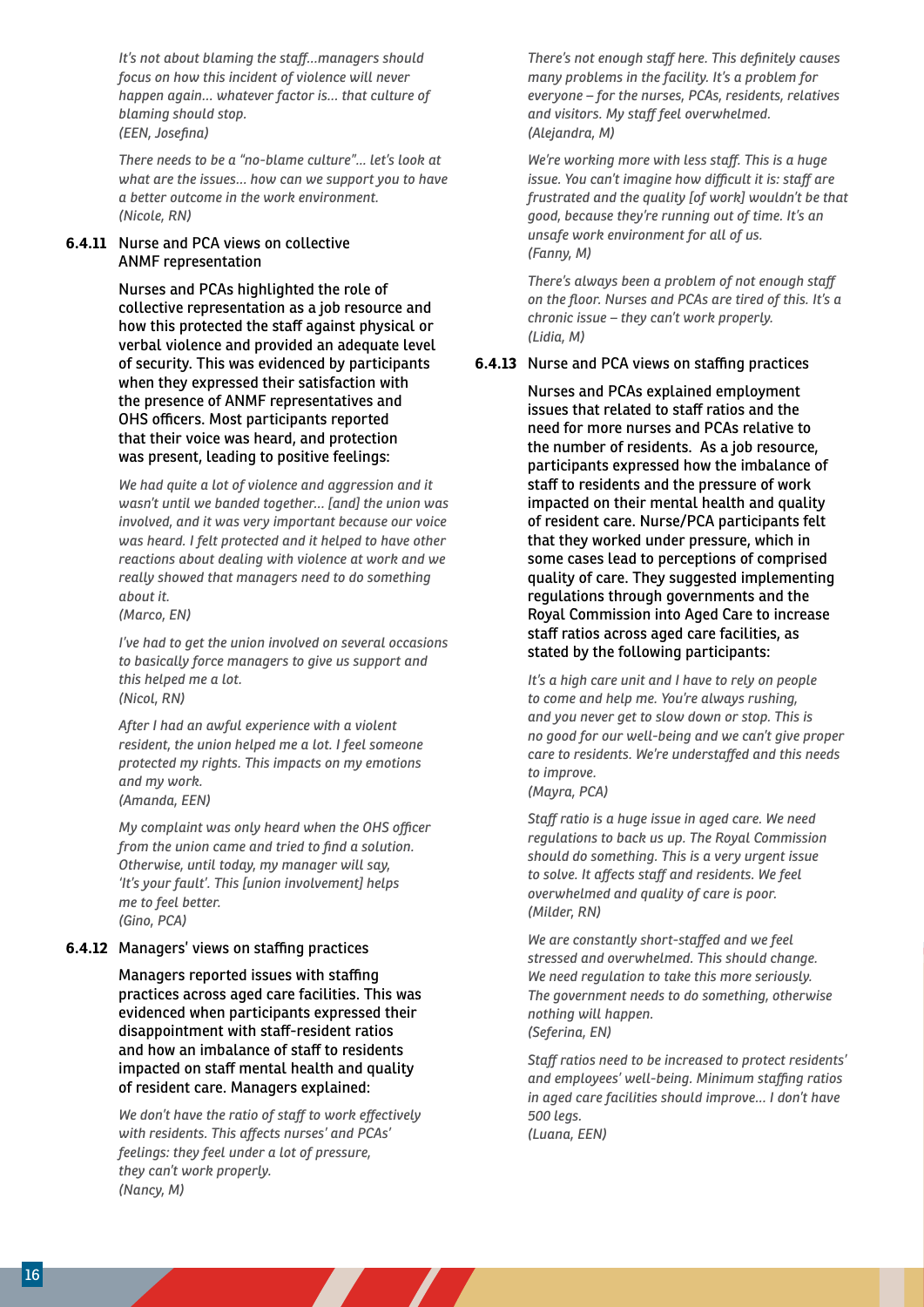<span id="page-16-0"></span>*We are so chronically short-staffed. Since I started working in aged care, nothing has changed. I hope the government implements regulations to support us. This destroys our self-confidence and our work. (Daniela, EN).*

Participants also described staffing issues related to managers' preference for employing PCAs instead of RNs. Nurses expressed their concern because managers had opted to hire more PCAs rather than RNs; this reduced labour costs at the expense of nurses' wellbeing and quality of resident care. This is illustrated throughout the following narratives:

*We can't ignore what's happening in aged care facilities. We're struggling to get staff. We're doing more with less staff. Managers are just concerned about cost-cutting. Managers hire more PCAs than RNs. This reduces their expenses. They don't care about employees' well-being… they care about making a profit. (Elizabeth, RN)* 

*There's not enough staff there to help out with and support in general. We have many PCAs, but they're not well trained. Then this overloads nurses. This is the biggest problem and affects everyone: staff, residents, relatives, industry. (Arturo, EEN)*

*Everybody overworks. They don't have time for caring for residents properly. Managers are using the wrong people to do the job – more PCAs compared to RN. PCAs aren't qualified to do it and it's a quite broad issue across the aged care industry. This is wrong. (Humberto, EN)*

#### **6.6.14** Managers' views on possible factors impacting the quality of resident care

Managers commented on the possible factors that negatively impacted on the quality of care. They explained that, when nurses and PCAs experienced incidents of violence, they reported feeling overwhelmed, stressed and exhausted, which affected their quality of resident care. The following statements highlight the issues around quality of care:

*Workplace violence impacts everyone. It's happening every single day. Staff are overwhelmed, stressed, and very exhausted. They lose their motivation to give proper care to residents. (Lidia M)*

*After staff experience incidents of violence, they're stressed and emotionally drained. They can't concentrate and do a proper job [i.e., to care for residents]. (Fanny, M)*

*Violence impacts how staff care for residents. Sometimes it's just a needle to keep them quiet. If we had more staff, we could spend more time on their care. (Rita, M)*

**6.6.15** Nurses' and PCAs' views on possible factors impacting the quality of resident care

> From nurse and PCA perspectives, it was evident that the quality of resident care was negatively impacted by factors such as workplace violence, lack of control, stress, irritability, and exhaustion.

Combined, these factors influenced how nurses and PCAs carried out their work and the overall quality of resident care was revealed through the narratives:

*It [violence] impacts heaps. If I'm stressed and exhausted, I would take a longer time to get things done. It's so much work – what will happen with the next resident? I can make mistakes. It's hard to control.* 

*(Luana, EEN)*

*After incidents of violence, I become more cautious about what I have to do. It's a heavy burden. I feel stressed and irritable. It takes all my energy and I'm very exhausted: this definitely impacts on caring for the residents. (Luisa, RN)* 

*If you don't feel safe in your workplace because of violence, you're going to do as little work as you can. You would get out of here [work] as quickly as possible. The quality of your work [with residents] is affected. (Veronica, PCA)* 

*When you are stressed and drained, you will not give 100%. You just want to quickly finish your job and go home. You doubt about your ability to do your job properly and it does affect enormously your quality of resident care. (Julia, EN)*

#### **6.6.16** Managers' views on reasons impacting intention to leave

Managers described the main reasons they might leave their current employment. Factors included stress, frustration, and burnout manifestations. Participants highlighted how important it was to prioritise their mental and physical health over their roles, as Yasna and Nancy explained:

*I left my job because I had enough. I came to the realisation that nothing was going to change, so I had to make the change. It became an easy decision in the end, because it was the job versus my mental and physical health. (Yasna, M)*

*I did do something and left a few months ago, because of stress and burnout, and I don't see something good in the aged care sector. (Nancy, M)*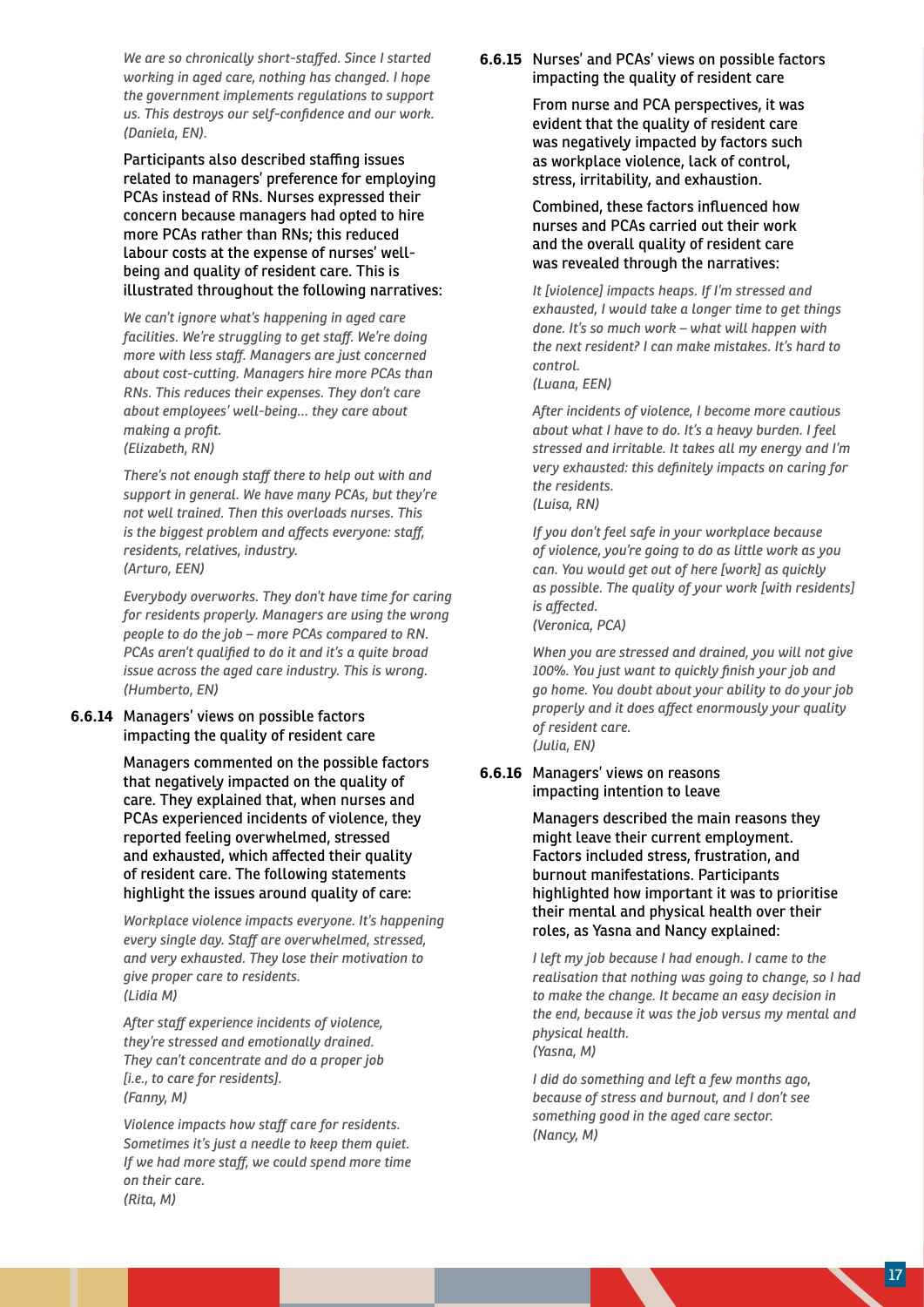#### <span id="page-17-0"></span>Managers also indicated their intention to leave their job because of stress, fatigue and lack of hierarchical support:

*I'm in the process of getting out of the aged care [sector]. I just can't do it anymore. I'm physically… and mentally… very tired. The director of nursing doesn't listen. You just fight a losing battle every single day. (Alejandra, M)*

*In fact, I said to myself, I will leave this job because of stress, fatigue and exhaustion. I have had enough, I can't handle the job. Top managers never support us. (Fanny, M)*

*Yes, I thought to leave this job. It's because of more and more frustration, and how things are run. I'm sure nothing will change in this industry [aged care]. The State Manager is absent. (Rosaura, M)*

#### **6.6.17** Nurses' and PCAs' views on reasons for intention to leave

Nurses and PCAs explained that stress, frustration and emotional exhaustion were the main reasons for considering leaving the job. Staff offered the following explanations:

*I've thought of leaving my job because I'm frustrated, stressed and exhausted. Unfortunately nothing is done to solve this ongoing issue [violence]. It'd be nice to go to work without having to worry that you're going to be hit. This is not fair. (Seferina, EN)*

*Yes, I'm looking around for other jobs. I want to change my profession. I know this will make me move to another town, but it doesn't matter. I can't handle stress, exhaustion and fatigue. My self-satisfaction is under the floor. Negative attitudes from the manager towards staff are terrible. (Hugo, RN)*

*Yes, I'm going to leave my job because it's unpleasant. I feel stressed and emotionally drained. I can't cope with it anymore. You can't imagine, this is dreadful. Management always blames staff for everything. (Pamela, PCA)*

*"It'd be great to have my manager support me…"* 

*(Revoreda, PCA)*

*"Workplace violence stresses everyone: managers, staff and residents. I've had to ask the HR department and unions what to do."*

*(Fanny, M)*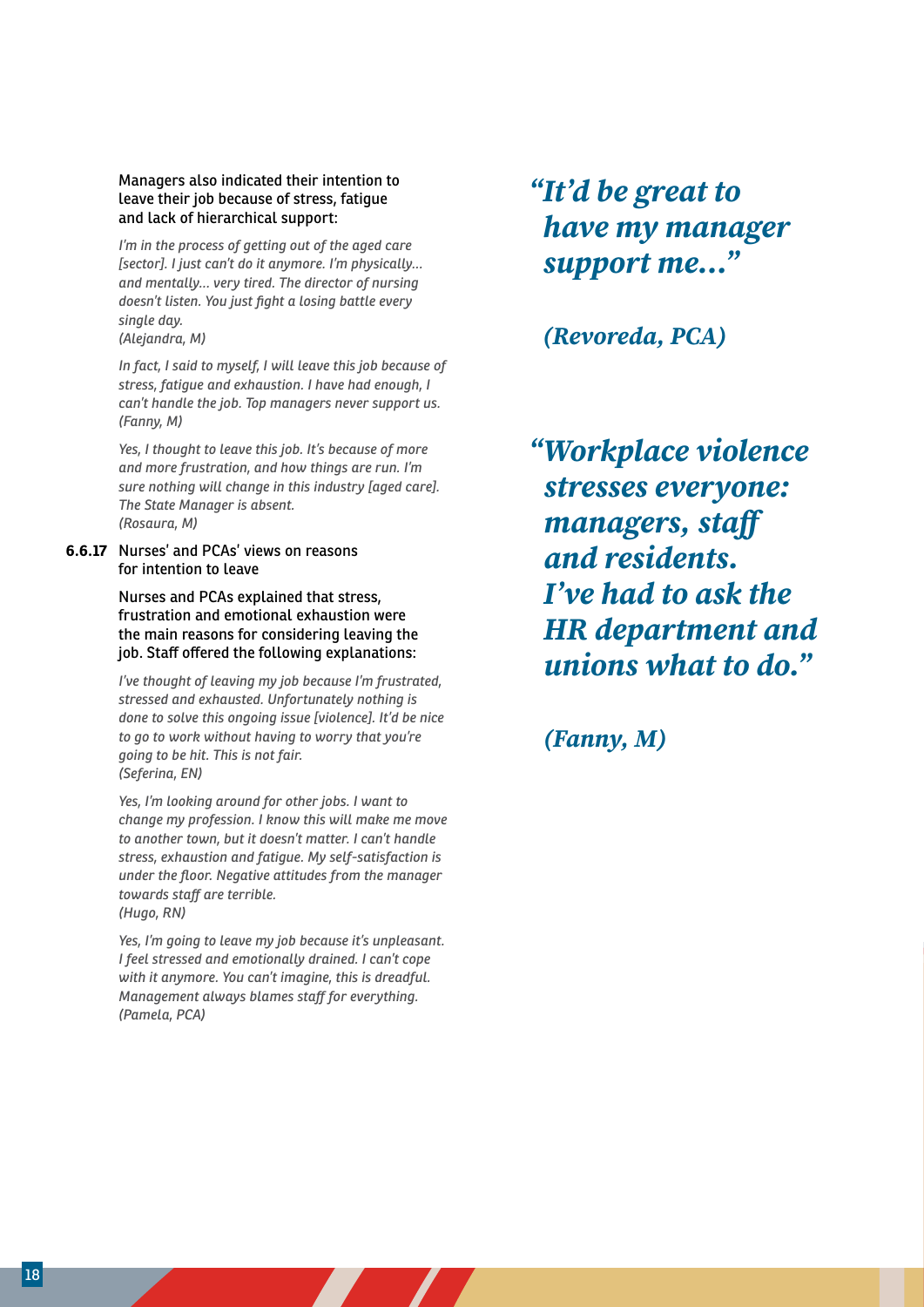## <span id="page-18-0"></span>7. Synthesis of qualitative findings

- **7.1** Based on the data regarding the *10 Point Plan*, workplace violence, HRM practices and in-role performance outcomes, interviews with 10 managers and 50 nurses and PCAs the research study found:
- **7.2** There is an overall lack of knowledge of the *10 Point Plan* and subsequently poor implementation of the *10 Point Plan*. There was no acknowledgement by interview participants that even any of the principles or components of the *10 Point Plan* had been implemented in the aged care facilities.
- **7.3** Managers are focused on financial outcomes and meeting minimum standards for accreditation, rather than implementing the *10 Point Plan* or similar strategies to better manage and mitigate violence in private aged care facilities.
- **7.4** Management seem to lack the knowledge, training and skills needed to systematically implement the *10 Point Plan*.
- **7.5** HRM departments are not 'present' or 'on the ground' in private aged care facilities and HRM is predominantly focused on administrative functions such as 'complying with accreditation standards', 'regulations' 'entitlements' and 'disciplinary hearings'.
- **7.6** There are deficiencies in how managers combine their skills, knowledge, and work experience to effectively manage and support nurses and PCAs. Most staff expressed their disappointment concerning management communication, meaningful rewards, validation, flexible work arrangements, particularly after they have experienced incidents of violence.
- **7.7** A lack of training and development for nurses and PCAs across private aged care facilities. Nurses and PCAs voiced their concerns that they were unable to attend training and development sessions due to understaffing.
- **7.8** A failure of managers to provide developmental performance and meaningful feedback to nurses and PCAs. Most participants expressed the need to be valued and appreciated by managers.
- **7.9** Staffing ratios are problematic, because staff cannot always provide the level of care required for residents. Poor nurse-resident ratios seem to be contributing to the incidence of violence at the workplace.
- **7.10** Poor nurse-resident ratios seem to be contributing to increasing pressure on nurses and PCAs and their poor mental health outcomes.
- **7.11** A lack of training and development for managers, nurses and PCAs around emotional intelligence, resilience and managing emotions.
- **7.12** There is a management culture of blame about why workplace violence happens and often nurses/PCAs are held responsible.
- **7.13** All staff have experienced increasing incidents of workplace violence in private aged care facilities.
- **7.14** Incidents of workplace violence from the perspectives of participants has the potential to negatively impact the quality of resident care and increase intention to leave among nurses and PCAs.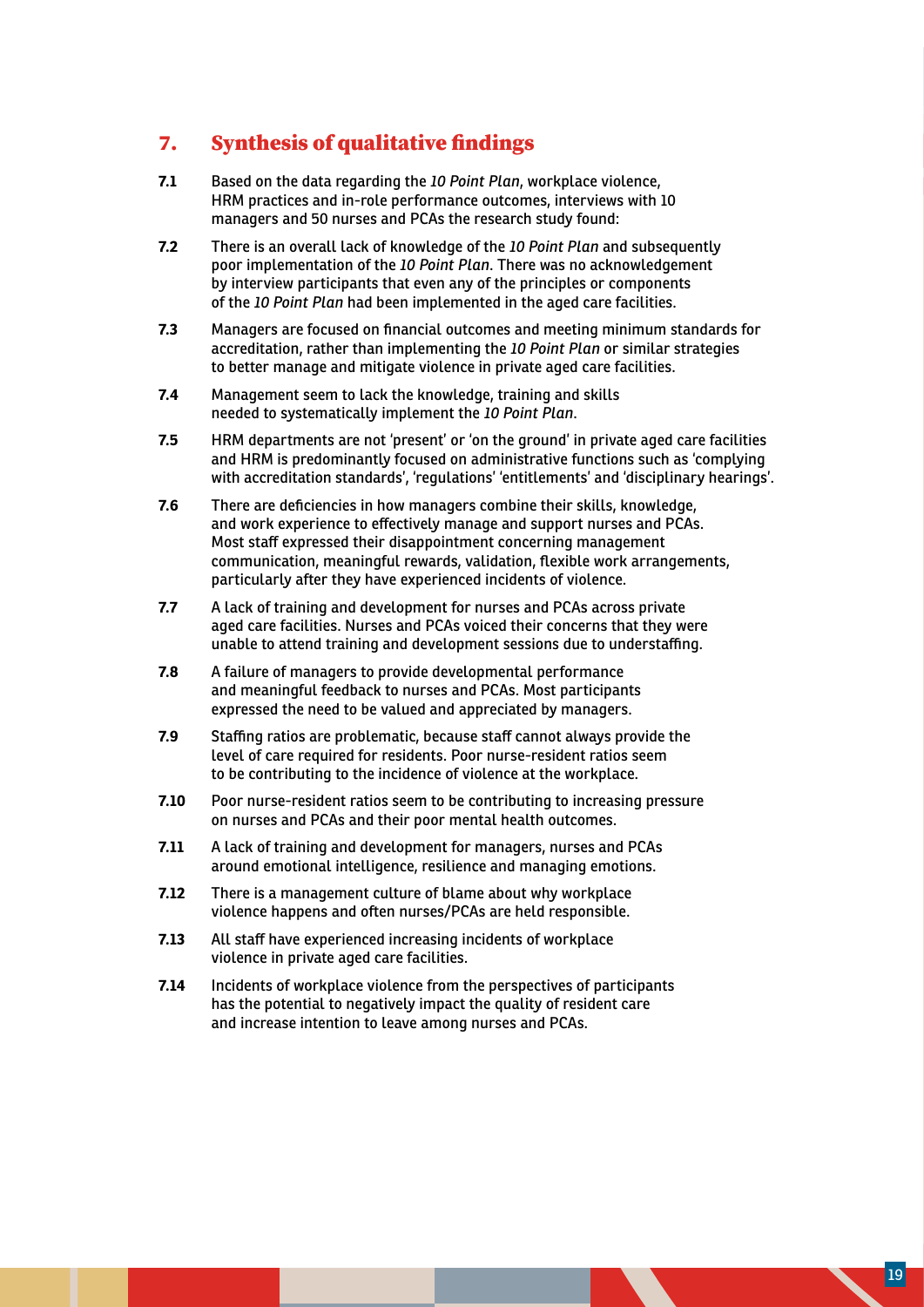<span id="page-19-0"></span>

*Figure 1: The role of 10 Point Plan and HRM practices*

# 8. Quantitative study

This section of the final report presents the quantitative results of the online survey. This research study employed an online survey to collect data from members of the ANMF employed in private aged care facilities (inclusive of all nongovernment owned aged care providers). The online survey was distributed to the staff in February 2020 (Wave 1) and in June 2020 (Wave 2).

# *"I'm drained and fatigued because of this chronic situation."*

# *(Fanny, M)*

#### **8.1** Recruitment of participants

Recruitment emails were sent via newsletters to the members of the Australian Nursing Midwifery Federation (ANMF) employed in private aged care facilities across the State of Victoria. Directors of nursing, managers, registered nurses, enrolled nurses and personal care assistants were invited to participate in the online survey. These emails also stated that they would find attached the Information Participant Statement, which provided details about the study. Submission of the survey was considered as implied consent to participate. Respondents were informed that participation was voluntary, anonymous and confidential.

**8.2** Participants of the quantitative study

We sent questionnaires out to approximately 8,000 ANMF members working in private aged care. Eight hundred and twenty-six ANMF members in aged care completed the online survey. Of 826 respondents, 365 and 224 completed Wave 1 and Wave 2 respectively.

**8.3** Online survey instruments

The online survey included questions about the *10 Point Plan to End Violence and Aggression*, HRM practices along with other instruments including workplace violence, mental health, burnout, quality of resident care and intention to leave. It also included respondents' demographic information. The online surveys were preceded by clear information explaining the purpose of the online survey and participation was voluntary and confidential.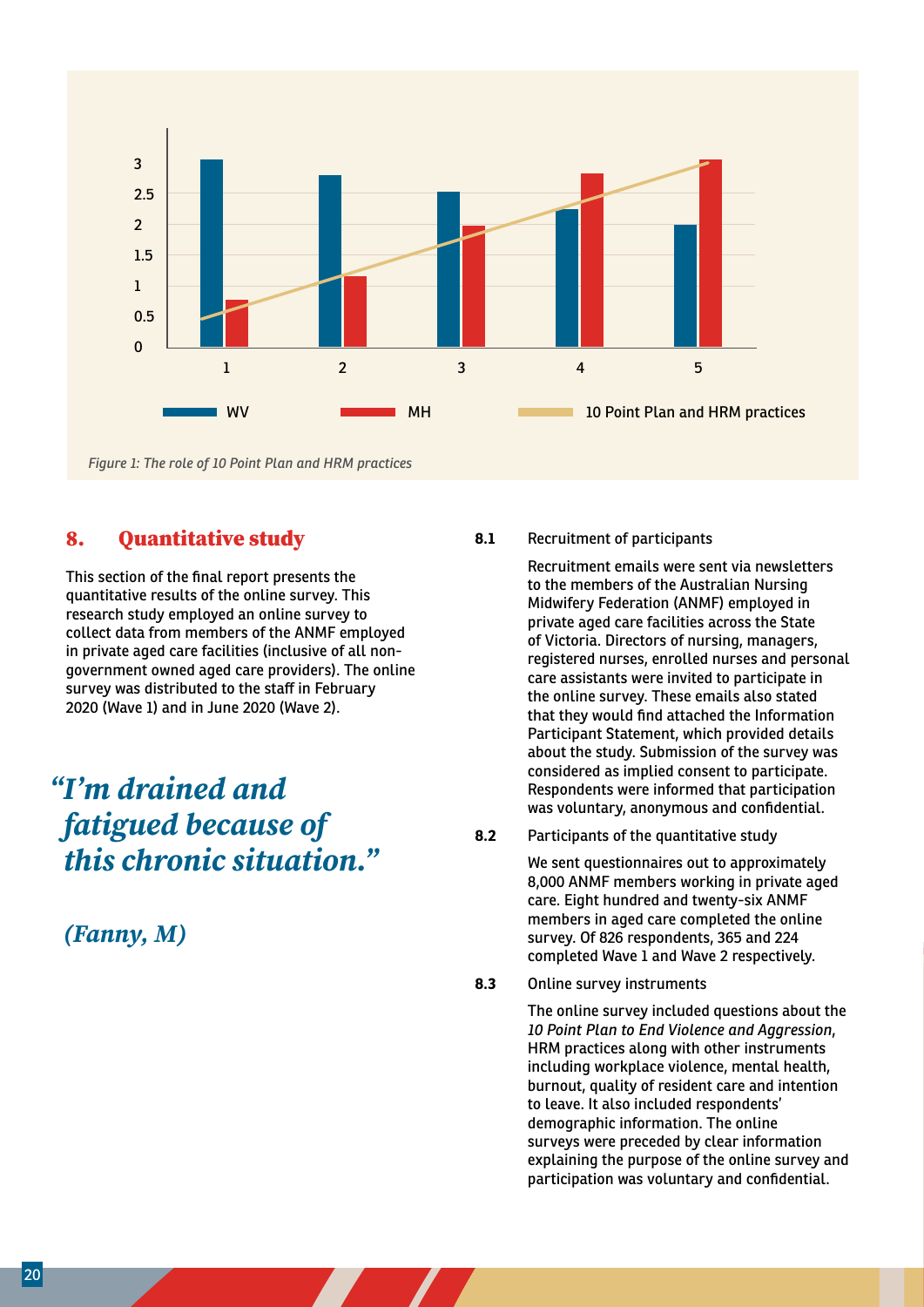<span id="page-20-0"></span>

#### **8.4** Data collection

Data were collected February 2020 and June 2020. Respondents completed the Online Surveys through Qualtrics Web Link. The online surveys were deidentified and respondents had an anonymous code that consisted of the first two letters of their first name, then the middle two digits from their date of birth and two letters that began the name of the suburb where they lived. Finally, respondents were given the option to provide their email address if they wished to participate in the second wave.

#### **8.5** Quantitative results

In this section, we present the results of the Wave 2 survey and contrast them against the results of the Wave 1 survey to create a complete picture of respondents' views in relation to several key variables. These key variables include workplace violence, the 10 Point Plan, HRM practices, burnout, mental health, intention to leave and quality of resident care. Data were analysed using a combination of robust data analytic techniques such as sequential mediated regression and moderated hierarchical regression. Posthoc tests were also conducted to ensure results obtained were reliable and valid.

#### **8.5.1** The role of the *10 Point Plan* and HRM practices

In Wave 2, we examined the role of the 10 Point Plan and HRM practices as moderators of the relationship between workplace violence and mental health. We further investigated the sequential roles of mental health and burnout on the relationship between workplace violence and the intention to leave, as well as the quality of resident care.

Similar to the findings reported for Wave 1, we found that the *10 Point Plan* and HRM practices mitigated the relationship between workplace violence on nurses' and PCAs' and mental health. Higher ratings on the *10 Point Plan* are associated with lower levels of workplace violence and better mental health. The results are displayed in *Figure 1*.

#### **8.5.2** The role of the *10 Point Plan* and other variables

The combined role of the *10 Point Plan* and HRM practices contributes to the management and mitigation of the effects of workplace violence on nurses and PCAs' mental health, burnout, and subsequent performance outcomes such as intention to leave and quality of resident care.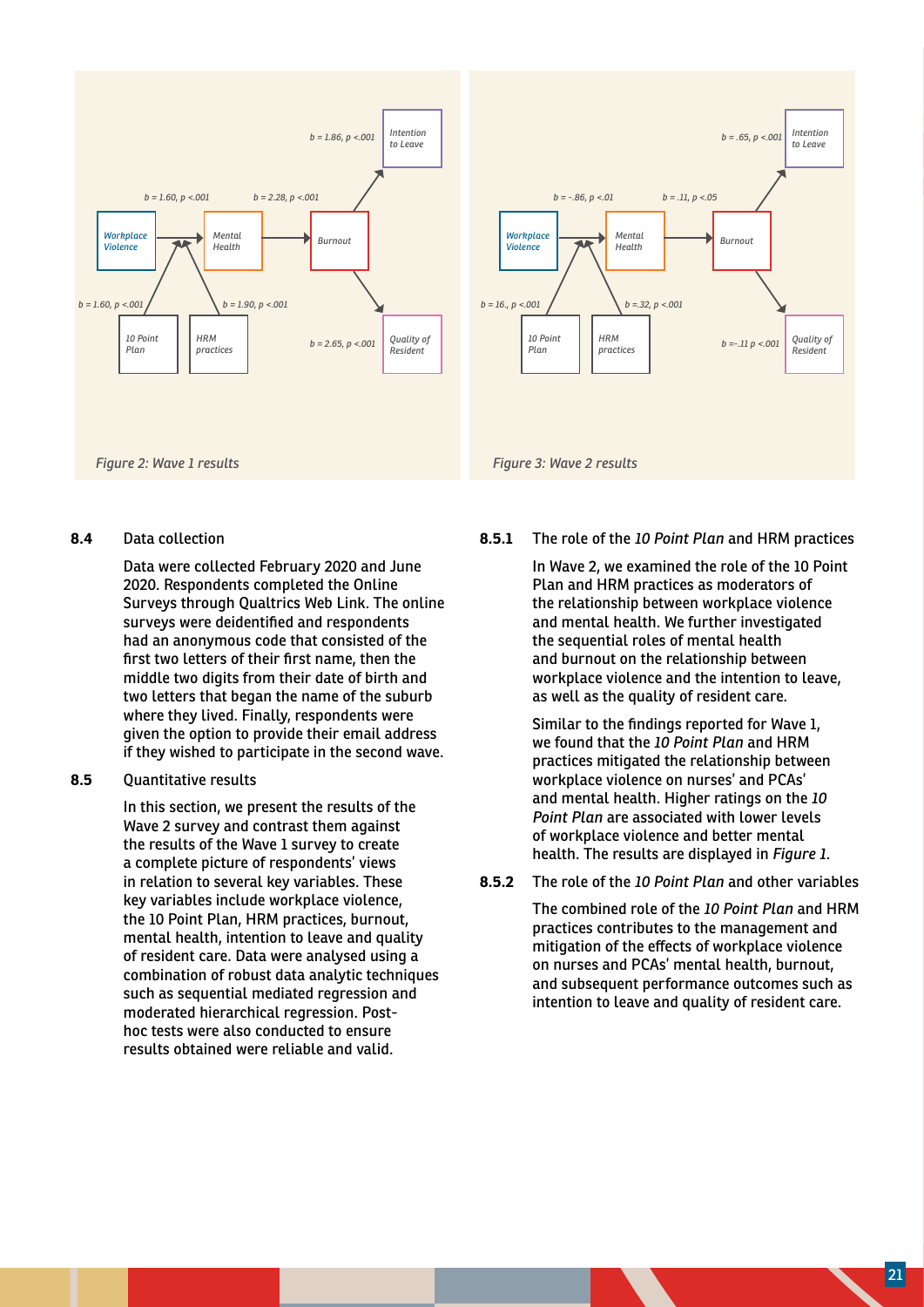<span id="page-21-0"></span>We present this model in *Figure 2*, which illustrates our findings from Wave 1.

As *Figure 2* illustrates, the coefficients between the variables were statistically significant. The results indicate that the presence of the *10 Point Plan* and HRM practices such as participative management, formalised occupational health and safety practices and training and development reduce the negative effects of workplace violence on the mental health (i.e., anxiety, depression and stress) of nurses and PCAs.

We also found evidence that mental health problems were positively associated with burnout, which was positively associated with intention to leave, and interestingly high quality of resident care. This is an important finding because it suggests that nurses irrespective of feeling burnout still provide high quality of resident care. However, they are more likely to want to leave their job to cope with mental health problems and burnout. We also found a significant negative correlation between the *10 Point Plan* and HRM, and the experience of workplace violence. When HRM and the *10 Point Plan* are both implemented this has a stronger effect on reducing workplace violence.

Following the interesting findings from Wave 1, we re-tested the model after collecting the Wave 2 data (which was collected during the COVID-19 pandemic). *Figure 3* illustrates our findings.

The coefficients of each of the variables were all statistically significant. Both the *10 Point Plan* and HRM practices continue to have a mitigating effect on workplace violence's impact on the mental health of nurses and PCAs. Mental health problems were positively associated with burnout, which was positively related to intention to leave. Burnout was negatively related to the quality of resident care, which is both a theory-consistent and practically consistent effect we originally expected to see in Wave 1. This is a direct contrast to the previous findings in Wave 1 (see *Figure 2*), where burnout was positively associated with quality of resident care. In Wave 1, this was an important finding, as it suggested that nurses irrespective of feeling burnout still provide high quality of resident care. The findings in Wave 2 suggest that as nurses and PCAs increasingly feel burnout and its effects (during COVID-19), the quality of resident care may be negatively impacted. This is an important finding especially during a time of unprecedented crisis in the aged care sector as a result of the COVID-19 pandemic.

**8.5.3** Incidences of workplace violence

Table 1 presents the percentages of incidences of workplace violence that nurses and PCAs experience and suffer on a day-to-day basis in both Wave 1 and Wave 2.

| <b>TYPE OF</b><br><b>VIOLENCE</b>                                                        | <b>WAVE 1</b> | <b>WAVE 2</b> | <b>PERCENTAGE</b><br><b>CHANGE</b><br><b>FROM WAVE</b><br><b>1 TO WAVE 2</b> |
|------------------------------------------------------------------------------------------|---------------|---------------|------------------------------------------------------------------------------|
| Hit, kicked,<br>grabbed, shoved<br>or pushed by<br>anyone while<br>at work               | 93.3%         | 86.2%         | -7.1%                                                                        |
| Spat on or bitten                                                                        | 73.3%         | 69.1%         | $-4.2%$                                                                      |
| Object thrown<br>at nurse/PCA                                                            | 72.7%         | 70.1%         | -2.6%                                                                        |
| <b>Threatened with</b><br>physical violence                                              | 86.7%         | 84.8%         | $-1.9%$                                                                      |
| <b>Threatened</b><br>with a weapon                                                       | 43.6%         | 32.1%         | -11.5%                                                                       |
| Personal or<br>workplace<br>property<br>damaged                                          | 38.2%         | 40.6%         | $+2.4%$                                                                      |
| <b>Threatened</b><br>to damage<br>any personal<br>or workplace<br>property               | 33.3%         | 35.7%         | $+2.4%$                                                                      |
| Door slammed<br>in face                                                                  | 55.8%         | 52.7%         | $-3.1%$                                                                      |
| Yelled or<br>shouted at                                                                  | 95.8%         | 95.5%         | -0.3%                                                                        |
| Sworn at                                                                                 | 94.5%         | 88.8%         | $-5.7%$                                                                      |
| Glared at                                                                                | 93.9%         | 91.5%         | $-2.4%$                                                                      |
| Seen co-worker<br>or manager<br>experience<br>violent events<br>at work                  | 89.7%         | 88.8%         | -0.9%                                                                        |
| <b>Heard about</b><br>co-worker<br>or manager<br>experience<br>violent events<br>at work | 94.5%         | 94.6%         | $+0.1%$                                                                      |
| Seen co-workers<br>or managers<br>being threatened<br>with physical<br>violence at work  | 84.8%         | 84.8%         | No change                                                                    |

*Table 1: Incidences of workplace violence experienced by nurses and PCAs (Percentage of respondents)*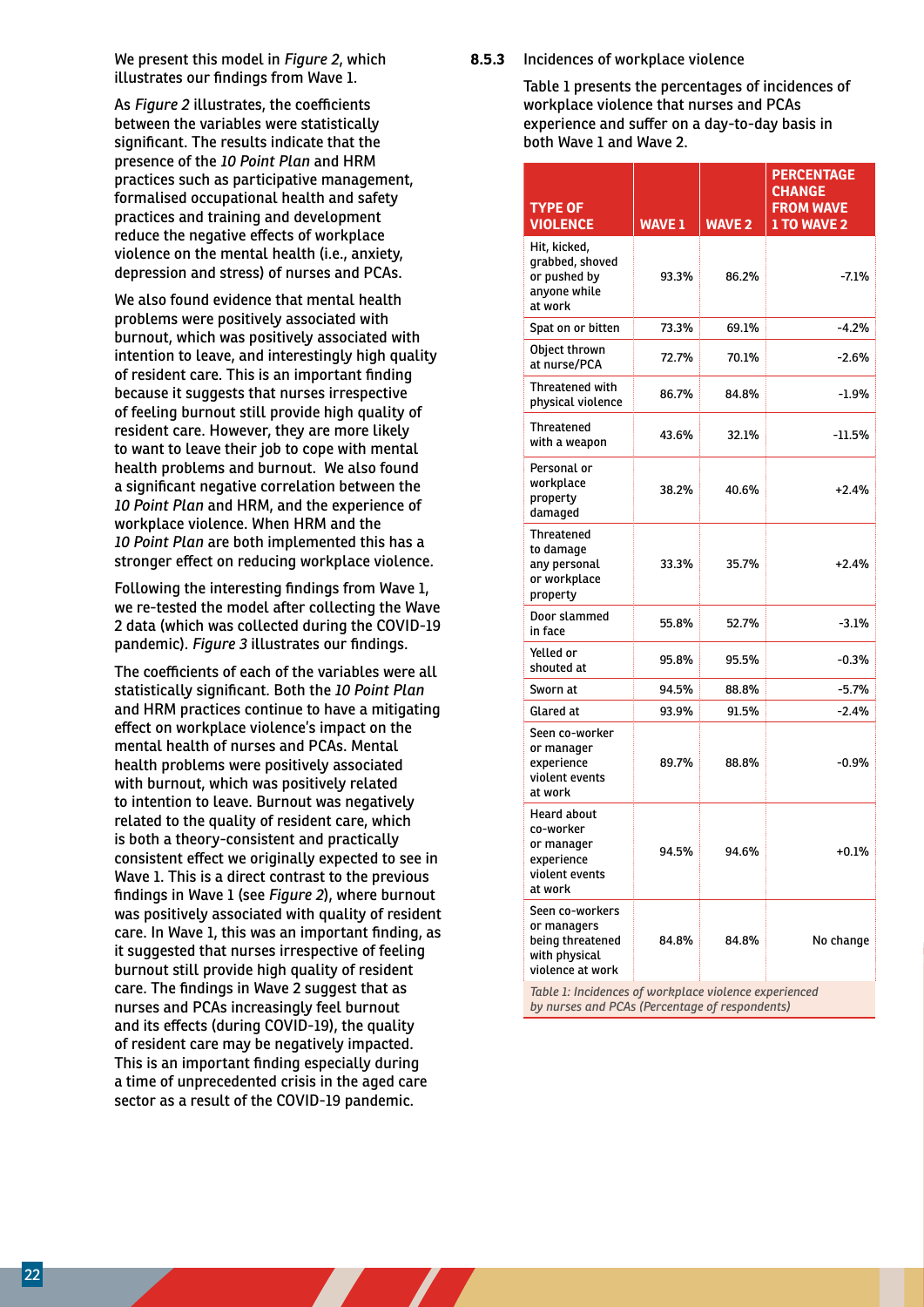While there is an overall general downward trend in the acts of violence perpetrated against nurses and PCAs from Wave 1 to Wave 2 in percentage terms, the incidence of violence remain at extremely high levels. The downward trend (in percentage terms) may be a direct result of the severe lockdowns Melbourne has endured during the COVID-19 pandemic. The lockdowns have essentially isolated residents, which has also meant that some staff have not been able to attend work and some residents confined to their rooms.

When we examined the frequencies of the different acts of violence, we found that the majority of respondents had experienced these acts at least twice, but more often than not, four or more times. We found that this increase of frequency of violence from Wave 1 to Wave 2 may be the result of some residents' frustration at social distancing and isolation practices in many Victorian private aged care facilities.

The following tables present the frequencies (raw numbers) of acts of physical violence towards nurses and PCAs.

| <b>FREQUENCY</b>                                                     | <b>WAVE 1</b> | <b>WAVE 2</b> |  |
|----------------------------------------------------------------------|---------------|---------------|--|
| Never                                                                | 11            | 31            |  |
| One (1) time                                                         | 14            | 17            |  |
| 2-3 times                                                            | 42            | 50            |  |
| 4 or more times                                                      | 98            | 127           |  |
| Table 2: Hit, kicked, grabbed, shoved<br>or pushed by anyone at work |               |               |  |

Nurses and PCAs were asked, "Have you been hit, kicked, grabbed, shoved or pushed by anyone while you've been at work?. Table 2 shows, there has been an increase of physical violence in frequency terms (four or more times) from 98 (Wave 1) to 127 (Wave 2).

| <b>FREQUENCY</b>                                   | <b>WAVE 1</b> | <b>WAVE 2</b> |  |
|----------------------------------------------------|---------------|---------------|--|
| Never                                              | 44            | 69            |  |
| One (1) time                                       | 23            | 32            |  |
| 2-3 times                                          | 39            | 59            |  |
| 4 or more times                                    | 59            | 65            |  |
| Table 3: Spat on or bitten by anyone while at work |               |               |  |

As illustrated in Table 3, nurses and PCAs reported they had experienced physical violence. There has been an increase in frequency terms (four or more times) from 59 (Wave 1) to 65 (Wave 2).

| <b>FREQUENCY</b>                                   | <b>WAVE 1</b> | <b>WAVE 2</b> |
|----------------------------------------------------|---------------|---------------|
| Never                                              | 45            | 67            |
| One (1) time                                       | 26            | 50            |
| $\frac{1}{2}$ 2-3 times                            | 42            | 53            |
| 4 or more times                                    | 52            | 55            |
| Table 4: Had an object thrown at you while at work |               |               |

As Table 4 shows, there has been an increase from wave 1 to wave 2 in frequency terms. Nurses and PCAs reported that they had experienced physical violence at least twice from 42 (Wave 1) to 53 (Wave 2).

| <b>FREQUENCY</b>                                                                         | <b>WAVE 1</b> | <b>WAVE 2</b> |
|------------------------------------------------------------------------------------------|---------------|---------------|
| Never                                                                                    | 22            | 34            |
| One (1) time                                                                             | 9             | 20            |
| 2-3 times                                                                                | 37            | 69            |
| 4 or more times                                                                          | 97            | 102           |
| Table 5: Threatened with any of the above<br>examples of physical violence while at work |               |               |

The majority of respondents reported they had been threatened while they had been at work. As Table 5 illustrates, there has been an increase in frequency terms (four or more times) from 97 (Wave 1) to 102 (Wave 2).

| <b>FREQUENCY</b>        | <b>WAVE 1</b> | <b>WAVE 2</b> |
|-------------------------|---------------|---------------|
| Never                   | 93            | 152           |
| One (1) time            | 28            | 36            |
| $\frac{1}{2}$ 2-3 times | 27            | 19            |
| 4 or more times         | 17            | 18            |
|                         |               |               |

*Table 6: Threatened with a weapon while at work*

As Table 6 illustrates, incidents where nurses and PCAs have been threatened with a weapon while at work. There has been an increase from 28 (Wave 1) to 36 (Wave 2). Violence with a weapon may have escalated due to residents being in isolation and their confusion and increased frustrations.

| <b>FREQUENCY</b>                                                      | <b>WAVE 1</b> | <b>WAVE 2</b> |  |
|-----------------------------------------------------------------------|---------------|---------------|--|
| Never                                                                 | 102           | 133           |  |
| One (1) time                                                          | 23            | 40            |  |
| $2-3$ times                                                           | 20            | 30            |  |
| 4 or more times                                                       | 20            | 22            |  |
| Table 7: Personal or work property been<br>damaged by someone at work |               |               |  |

Nurses and PCAs were asked, "Has your personal property or workplace property been damaged by someone at work?" Table 7 shows, there has been an increase in frequency terms (four or more times) from 20 (Wave 1) to 22 (Wave 2).

| <b>FREQUENCY</b>                           | <b>WAVE 1</b> | <b>WAVE 2</b> |
|--------------------------------------------|---------------|---------------|
| Never                                      | 110           | 144           |
| One (1) time                               | 14            | 31            |
| $\frac{1}{2}$ 2-3 times                    | 20            | 40            |
| 4 or more times                            | 21            | 10            |
| Table 8: Someone threatened to damage your |               |               |

*personal or workplace property while at work*

As Table 8 shows, nurses and PCAs reported that they had experienced threatening behaviors at work concerning to damage their personal or workplace property.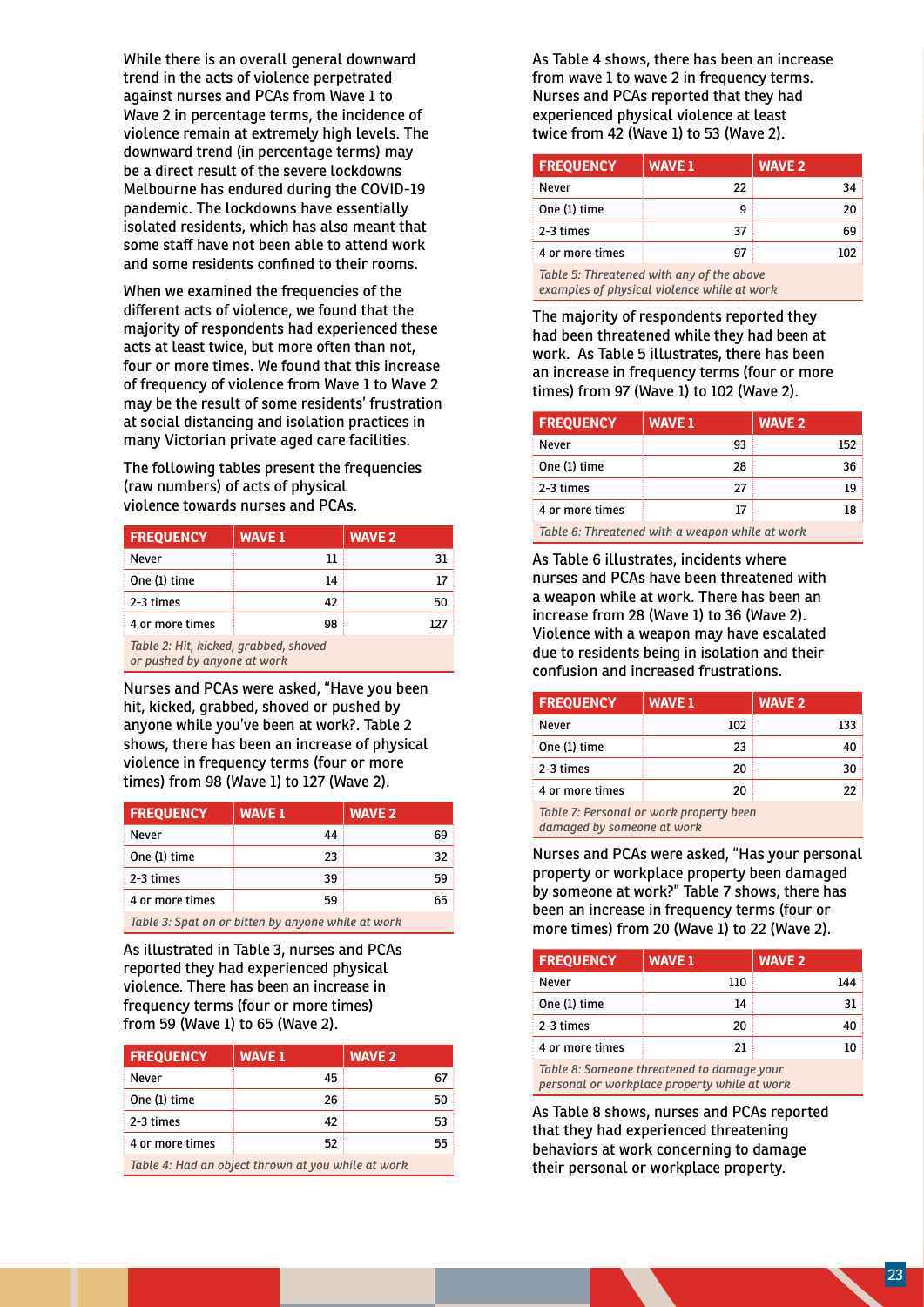There has been an increase in frequency terms (two to three times) from 20 (Wave 1) to 40 (Wave 2).

| <b>FREQUENCY</b>                                       | <b>WAVE 1</b> | <b>WAVE 2</b> |
|--------------------------------------------------------|---------------|---------------|
| Never                                                  | 73            | 106           |
| One (1) time                                           | 28            | 34            |
| $\frac{1}{2}$ 2-3 times                                | 35            | 59            |
| 4 or more times                                        | 29            | 26            |
| Table 9: Had a door slammed in your face while at work |               |               |

As Table 9 illustrates, nurses and PCAs reported that they had experienced a door slammed in their face while at work. There has been an increase in frequency terms (two-three times) from 35 (Wave 1) to 59 (Wave 2).

The following tables present the frequencies of acts of psychological violence towards nurses and PCAs.

| <b>FREQUENCY</b>                                     | <b>WAVE 1</b> | <b>WAVE 2</b> |  |
|------------------------------------------------------|---------------|---------------|--|
| <b>Never</b>                                         |               | 10            |  |
| One (1) time                                         | 10            | 14            |  |
| 2-3 times                                            | 31            | 52            |  |
| 4 or more times                                      | 117           | 149           |  |
| Table 10: Been yelled at or shouted at while at work |               |               |  |

Nurses and PCAs were asked, "Have you been yelled at or shouted at while you've been at work?" Table 10 shows, they had experienced psychological violence. There has been an increase in frequency terms (four or more times) from 98 (Wave 1) to 127 (Wave 2).

| <b>FREQUENCY</b>                      | <b>WAVE 1</b> | <b>WAVE 2</b> |  |
|---------------------------------------|---------------|---------------|--|
| Never                                 | 9             | 25            |  |
| One (1) time                          | 10            | 10            |  |
| 2-3 times                             | 32            |               |  |
| 4 or more times                       | 114           | 148           |  |
| Table 11: Been sworn at while at work |               |               |  |

As illustrated in Table 11, nurses and PCAs reported they had experienced psychological violence ("Have you been sworn at while you've been at work?'). There has been an increase in frequency terms (four or more times) from114 (Wave 1) to 148 (Wave 2).

| <b>FREQUENCY</b>                       | <b>WAVE 1</b> | <b>WAVE 2</b> |  |  |
|----------------------------------------|---------------|---------------|--|--|
| Never                                  | 10            | 19            |  |  |
| One (1) time                           | 6             | 10            |  |  |
| $\frac{1}{2}$ 2-3 times                | 29            | 45            |  |  |
| 4 or more times                        | 120           | 151           |  |  |
| Table 12: Been glared at while at work |               |               |  |  |

Nurses and PCAs reported that they had experienced psychological violence ("Have you been glared at while you've been at work?"). Table 12 illustrates that there has been an increase in frequency terms (four or more times) from 120 (Wave 1) to 151 (Wave 2).

The following tables present the frequencies of acts of vicarious violence experienced by nurses and PCAs. Vicarious violence refers to the experience of witnessing or hearing violent events or threatening actions directed toward coworkers or supervisors in the workplace.

| <b>FREQUENCY</b>                                                          | <b>WAVE 1.</b> | <b>WAVE 2</b> |  |
|---------------------------------------------------------------------------|----------------|---------------|--|
| Never                                                                     | 17             | 25            |  |
| One (1) time                                                              | 13             | 22            |  |
| 2-3 times                                                                 | 44             | 61            |  |
| 4 or more times                                                           | 91             |               |  |
| Table 13: Seen a co-worker/manager<br>experiencing violent events at work |                |               |  |

Nurses and PCAs were asked, "Have you seen any of your co-workers/managers experiencing violent events at work?" The majority of respondents indicated they had experienced vicarious violence. As Table 13 shows, there has been an increase in frequency terms (four or more times) from 91 (Wave 1) to 117 (Wave 2). The increase in the frequency of violence from Wave 1 to Wave 2 may be exacerbated by the current isolation conditions.

| <b>FREQUENCY</b>                                                                    | <b>WAVE 1</b> | <b>WAVE 2</b> |
|-------------------------------------------------------------------------------------|---------------|---------------|
| Never                                                                               | 9             | 12            |
| One (1) time                                                                        | 8             | 13            |
| $\frac{1}{2}$ 2-3 times                                                             | 34            | 58            |
| 4 or more times                                                                     | 114           | 142           |
| Table 14: Heard about any co-worker/managers<br>experiencing violent events at work |               |               |

Similarly, the majority of respondents reported they had heard about many co-worker/ managers experiencing violent events at work. As Table 14 illustrates, there has been an increase in frequency terms (four or more times) from 114 (Wave 1) to 142 (Wave 2).

| <b>FREQUENCY</b>                                                                          | <b>WAVE 1.</b> | <b>WAVE 2</b> |
|-------------------------------------------------------------------------------------------|----------------|---------------|
| <b>Never</b>                                                                              | 25             | 34            |
| One (1) time                                                                              | 18             | 17            |
| 2-3 times                                                                                 | 36             | 61            |
| 4 or more times                                                                           | 86             | 112           |
| Table 15: Seen any co-workers/managers being<br>threatened with physical violence at work |                |               |

Finally, nurses and PCAs reported that they had seen many co-workers/managers being threatened with physical violence at work. As Table 15 shows, there has been an increase in frequency terms (four or more times) between 86 (Wave 1) to 112 (Wave 2).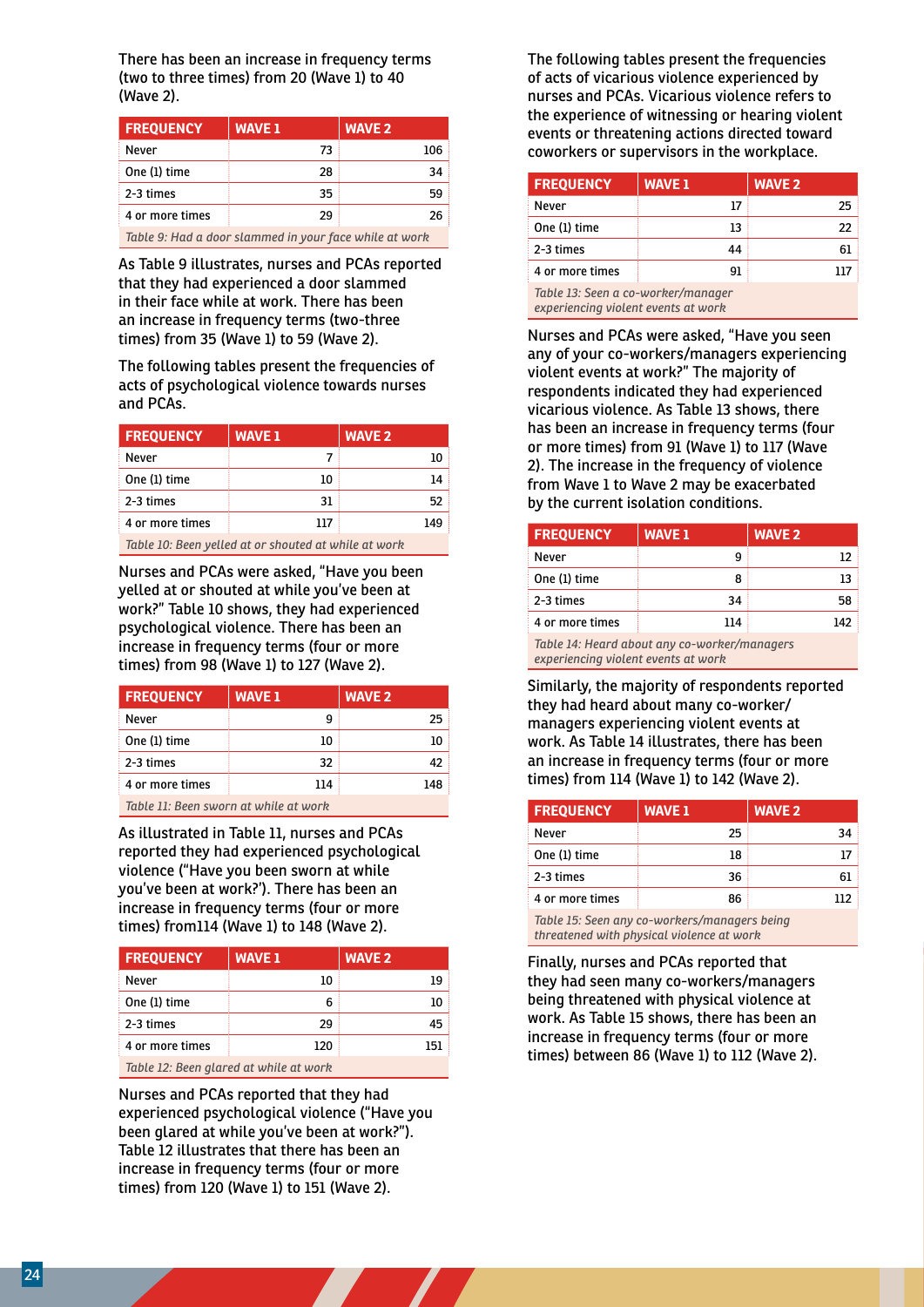#### <span id="page-24-0"></span>**8.5.4** Sexual harassment

Sexual harassment is any form of unwelcome sexual behaviour that is offensive, humiliating, or intimidating. It can be written, verbal or physical (Spector et al., 2014). In both Wave 1 and Wave 2 surveys, we asked respondents the extent to which they had experienced any inappropriate or offensive behaviour (e.g. touching, groping, comments, attempts to hug, or offensive jokes) from residents. Table 16 presents the percentage of respondents who have experienced incidences of sexual harassment at work from both the Wave 1 and Wave 2 surveys.

| <b>SEXUAL</b><br><b>HARASSMENT</b>                                                                                                                                      | <b>WAVE 1</b> | <b>WAVE 2</b> | <b>PERCENTAGE</b><br><b>CHANGE</b><br><b>FROM WAVE</b><br><b>1 TO WAVE 2</b> |
|-------------------------------------------------------------------------------------------------------------------------------------------------------------------------|---------------|---------------|------------------------------------------------------------------------------|
| <b>Experienced any</b><br>inappropriate<br>or offensive<br>behaviour (e.g.<br>touching, groping,<br>comments,<br>attempts to hug,<br>offensive jokes)<br>from residents | 86.7%         | 87.5%         | $+0.8%$                                                                      |
| Table 16: Incidences of sexual harassment at work                                                                                                                       |               |               |                                                                              |

In an overwhelming majority, respondents indicated that they had experienced forms of sexual harassment from residents. The incidences of sexual harassment increased slightly from 86.7% of Wave 1 respondents to 87.5% of Wave 2 respondents.

We further investigated the frequencies of these instances of sexual harassment. Table 17 presents the results.

| <b>FREQUENCY</b>                                                                 | <b>WAVE 1</b> | <b>WAVE 2</b> |
|----------------------------------------------------------------------------------|---------------|---------------|
| Never                                                                            | 22            | 28            |
| One (1) time                                                                     | 16            | 12            |
| $\frac{1}{2}$ 2-3 times                                                          | 34            | 59            |
| 4 or more times                                                                  | 93            | 126           |
| Table 17: Experienced any inappropriate or<br>offensive behaviour from residents |               |               |

There remains a very high frequency of sexual harassment of nurses and PCAs in the workplace. Most respondents indicated they had experienced sexual harassment two or three times whilst at work. Overwhelmingly, there was a high number of respondents who reported they had experienced sexual harassment four or more times at work.

*"Workplace violence has a terrible impact on my mental health. I definitely feel very anxious. It impacts on my emotions and my feelings and sometimes I'm unable to cope with it. All my body systems react."* 

*(Seferina, EN)*

*"Violence causes negative feelings.. Negative thoughts come to my mind all the time. I feel very demotivated and exhausted."* 

*(Arturo, EEN)*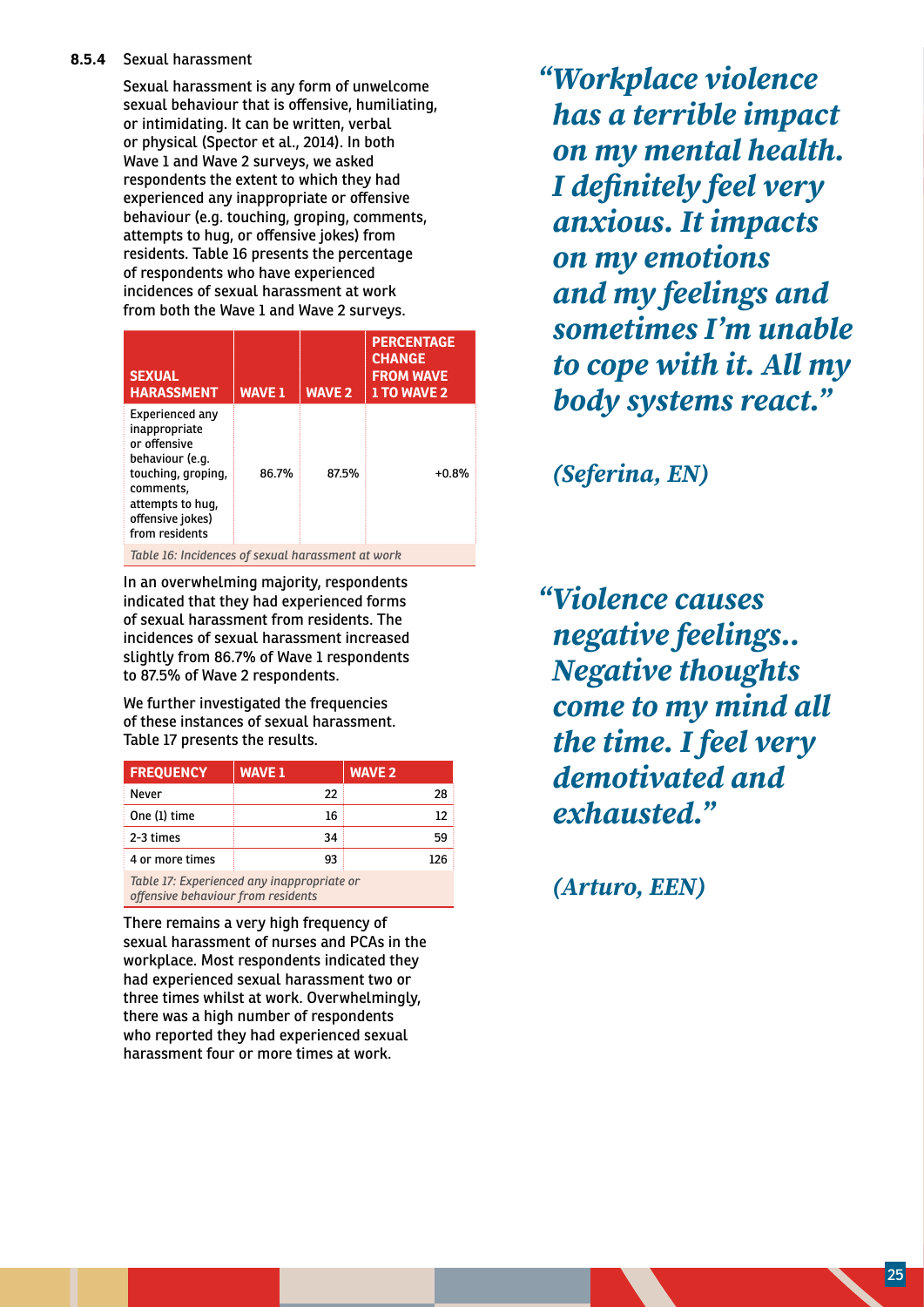#### <span id="page-25-0"></span>**8.5.5** The *10 Point Plan*

Mirroring our approach in Wave 1, we asked respondents in the Wave 2 survey about their perceptions and knowledge of the dimensions of the *10 Point Plan*. Table 18 presents the results. Our results indicated that there is a general lack of knowledge among nurses and PCAs of the *10 Point Plan* across both Waves 1 and 2.

| <b>10 POINT PLAN</b>                                         | N   | <b>MINIMUM</b> | <b>MAXIMUM</b> | <b>MEAN</b> | <b>STD. DEVIATION</b> |
|--------------------------------------------------------------|-----|----------------|----------------|-------------|-----------------------|
| Plan Report                                                  | 365 |                | 5              | 3.23        | 1.14                  |
| <b>Plan Empower</b>                                          | 365 |                | 5              | 2.91        | $1.1\,$               |
| <b>Plan Security</b>                                         | 365 |                | 5              | 2.9         | 1.17                  |
| Plan Fam                                                     | 365 |                | 5              | 2.9         | 1.15                  |
| <b>Plan Train</b>                                            | 365 |                | 5              | 2.8         | 1.26                  |
| Plan Design                                                  | 365 |                | 5              | 2.7         | 1.05                  |
| Plan AntiViolAppr                                            | 365 |                | 5              | 2.7         | 1.14                  |
| <b>Plan Support</b>                                          | 365 |                | 5              | 2.55        | 1.17                  |
| <b>Plan Risk</b>                                             | 365 |                | 5              | 2.54        | 1.24                  |
| Plan Legis                                                   | 365 |                | 5              | 2.41        | 1.16                  |
| Table 18: Respondent knowledge of the 10 Point Plan - Wave 1 |     |                |                |             |                       |

Scores from the first wave survey in February ranged from a low of 2.4 to a high of 3.2. These scores indicated that there was limited knowledge of the *10 Point Plan* among nurses and PCAs.

In the second wave survey in June, we re-examined respondents' knowledge of the *10 Point Plan*. Table 19 presents these results.

| <b>10 POINT PLAN</b>                                         | N   | <b>MINIMUM</b> | <b>MAXIMUM</b> | <b>MEAN</b> | <b>STD. DEVIATION</b> |
|--------------------------------------------------------------|-----|----------------|----------------|-------------|-----------------------|
| <b>Plan Report</b>                                           | 224 |                | 5              | 3.33        | 1.28                  |
| <b>Plan Empower</b>                                          | 224 |                | 5              | 3.18        | 0.59                  |
| <b>Plan Security</b>                                         | 224 |                | 5              | 2.40        | 1.11                  |
| <b>Plan Fam</b>                                              | 224 |                | 5              | 2.84        | 1.20                  |
| <b>Plan Train</b>                                            | 224 |                | 5              | 2.62        | 1.21                  |
| Plan Design                                                  | 224 |                | 5              | 2.52        | 1.15                  |
| Plan AntiViolAppr                                            | 224 | ı              | 5              | 2.87        | 1.19                  |
| <b>Plan Support</b>                                          | 224 |                | 5              | 2.53        | 1.28                  |
| <b>Plan Risk</b>                                             | 224 |                | 5              | 2.69        | 1.21                  |
| Plan Legis                                                   | 224 |                | 5              | 2.89        | 1.16                  |
| Table 19: Respondent knowledge of the 10 Point Plan - Wave 2 |     |                |                |             |                       |

Scores from the second wave survey ranged from a low of 2.4 to a high of 3.7. The scores from the second wave survey do not appear to be different from the scores from the first wave survey. We conducted a test to see if there was a statistically significant difference in the scores from Wave 1 to Wave 2 (i.e. to determine if there is a meaningful change in the values from the first survey to the second). The test determined that there was no statistically significant change in values from the first wave to the second. This indicates that the values – and the lack of knowledge of the *10 Point Plan* – remained stable across the time between surveys.

 $\mathcal{L}$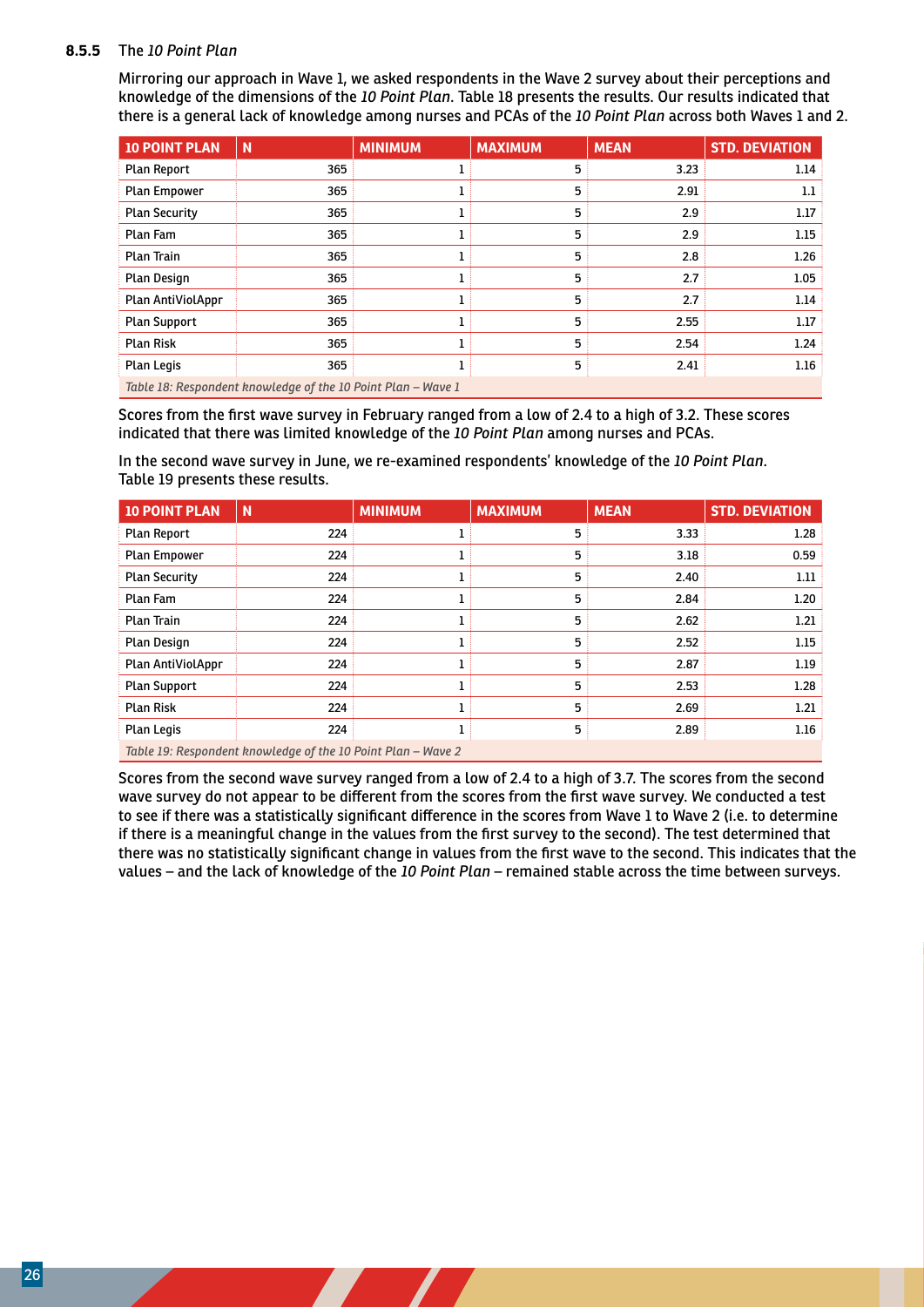#### <span id="page-26-0"></span>**8.5.6** The *10 Point Plan* across groups

Our Wave 1 survey compared the responses of nurses to PCAs regarding all of the dimensions of the *10 Point Plan*. Table 20 presents these results.

| <b>10 POINT PLAN</b> | <b>ROLE</b>                                                   | $\overline{\mathsf{N}}$ | <b>MEAN</b> |
|----------------------|---------------------------------------------------------------|-------------------------|-------------|
|                      | Nurse                                                         | 181                     | 2.81        |
| All areas            | <b>PCA</b>                                                    | 71                      | 2.5         |
|                      | Nurse                                                         | 181                     | 2.93        |
| <b>Plan Security</b> | <b>PCA</b>                                                    | 71                      | 2.8         |
| <b>Plan Risk</b>     | Nurse                                                         | 181                     | 2.65        |
|                      | <b>PCA</b>                                                    | 71                      | 2.24        |
| <b>Plan Fam</b>      | Nurse                                                         | 181                     | 3           |
|                      | <b>PCA</b>                                                    | 71                      | 2.58        |
|                      | Nurse                                                         | 181                     | 3.31        |
| <b>Plan Report</b>   | <b>PCA</b>                                                    | 71                      | 2.84        |
|                      | Nurse                                                         | 181                     | 2.68        |
| <b>Plan Design</b>   | <b>PCA</b>                                                    | 71                      | 2.46        |
| Plan Train           | Nurse                                                         | 181                     | 2.9         |
|                      | <b>PCA</b>                                                    | 71                      | 2.43        |
|                      | Nurse                                                         | 181                     | 2.42        |
| <b>Plan Legis</b>    | <b>PCA</b>                                                    | 71                      | 2.1         |
|                      | Nurse                                                         | 181                     | 2.5         |
| <b>Plan Support</b>  | <b>PCA</b>                                                    | 71                      | 2.37        |
|                      | Nurse                                                         | 181                     | 2.72        |
| Plan AntiViolAppr    | <b>PCA</b>                                                    | 71                      | 2.42        |
|                      | Nurse                                                         | 181                     | 2.94        |
| <b>Plan Empower</b>  | <b>PCA</b>                                                    | 71                      | 2.71        |
|                      | Table 20: Wave 1 responses broken into roles: Nurses and PCAs |                         |             |

Nurses tended to report higher ratings of knowledge of the different dimensions of the *10 Point Plan* than PCAs, however, this difference was not statistically significant. We also examined the ratings of knowledge of the dimensions of the *10 Point Plan* for nurses and PCAs in the second wave survey. Table 21 presents these results.

| <b>10 POINT PLAN</b> | <b>ROLE</b>                                                     | $\overline{\mathsf{N}}$ | <b>MEAN</b> |
|----------------------|-----------------------------------------------------------------|-------------------------|-------------|
|                      | <b>Nurse</b>                                                    | 170                     | 2.81        |
| All areas            | <b>PCA</b>                                                      | 54                      | 2.45        |
|                      | <b>Nurse</b>                                                    | 170                     | 2.42        |
| <b>Plan Security</b> | <b>PCA</b>                                                      | 54                      | 2.18        |
| <b>Plan Risk</b>     | Nurse                                                           | 170                     | 2.74        |
|                      | <b>PCA</b>                                                      | 54                      | 2.40        |
| Plan Fam             | Nurse                                                           | 170                     | 2.87        |
|                      | <b>PCA</b>                                                      | 54                      | 2.53        |
|                      | Nurse                                                           | 170                     | 3.39        |
| Plan Report          | <b>PCA</b>                                                      | 54                      | 3.05        |
|                      | <b>Nurse</b>                                                    | 170                     | 2.50        |
| Plan Design          | <b>PCA</b>                                                      | 54                      | 2.50        |
| <b>Plan Train</b>    | Nurse                                                           | 170                     | 2.70        |
|                      | <b>PCA</b>                                                      | 54                      | 2.31        |
| <b>Plan Legis</b>    | Nurse                                                           | 170                     | 2.90        |
|                      | <b>PCA</b>                                                      | 54                      | 2.73        |
|                      | <b>Nurse</b>                                                    | 170                     | 2.66        |
| <b>Plan Support</b>  | <b>PCA</b>                                                      | 54                      | 1.97        |
|                      | Nurse                                                           | 170                     | 2.93        |
| Plan AntiViolAppr    | <b>PCA</b>                                                      | 54                      | 2.58        |
|                      | Nurse                                                           | 170                     | 3.17        |
| <b>Plan Empower</b>  | <b>PCA</b>                                                      | 54                      | 3.17        |
|                      | Tuble 21, Ulaus 2 nonnences bushers into notes; Numers and DCA- |                         |             |

*Table 21: Wave 2 responses broken into roles: Nurses and PCAs*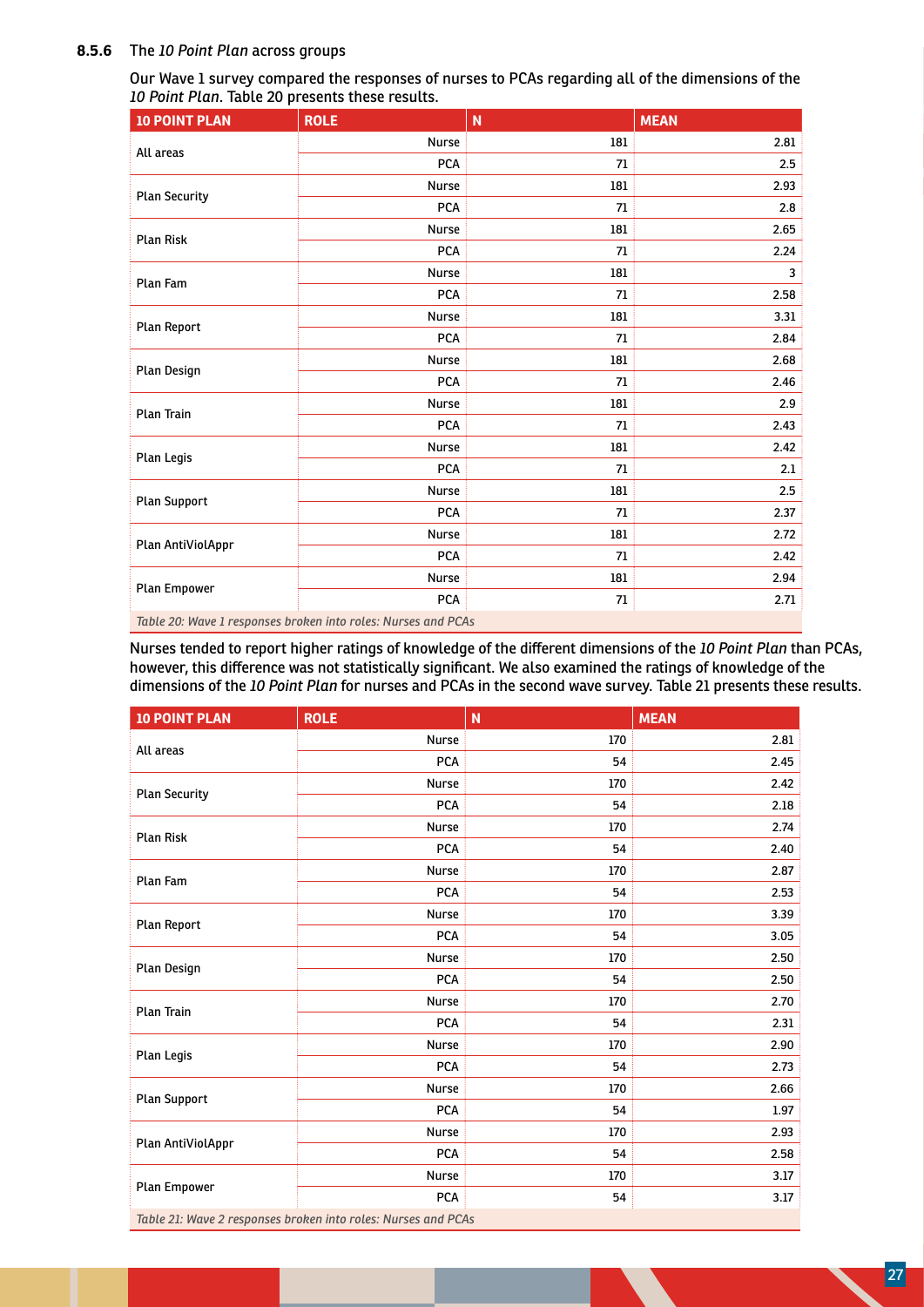<span id="page-27-0"></span>Similar to the findings presented in the preliminary report, we found that nurses reported higher ratings of knowledge of the dimensions of the *10 Point Plan* than PCAs, however, these differences were not statistically significant. We conducted further analyses and also determined that there were no statistically significant differences in the scores reported by nurses or PCAs from Time 1 to Time 2. This indicates a stable baseline of knowledge of the dimensions.

# 9. Recommendations to improve the management and mitigation of workplace violence against nurses and PCAs

Based on the key findings, a set of recommendations are outlined below:

#### **9.1 The** *10 Point Plan*

- **9.1.1** We recommend private aged care providers implement the *10 Point Plan* and related HRM practices to prevent occupational violence and aggression. This will involve adopting the *10 Point Plan* as a systemic policy across private aged care facilities. Promote the *10 Point Plan* through knowledge sharing and staff meetings of private aged care workers. This may include the development of virtual/online education resources. Promote the commitment of senior managers and middle managers to the implementation of the *10 Point Plan*.
- **9.1.2** Examine strategies to implement the *10 Point Plan* in private aged care facilities and track (using surveys) progress over time. This may include a campaign outlining the economic benefits for private aged care managers and owners of the importance of reducing workplace violence and its negative effects on nurses and PCAs.
- **9.2** Implementing management training

The role of management training in private aged care facilities is critical. The research findings draw particular attention to the importance of implementing greater training and development for private aged care facility managers. Private aged care facilities need to invest in and promote the benefits for their managers of participating in training and development regarding HRM and the implementation of the *10 Point Plan*. Private aged care facilities need to implement an innovative approach to provide management training around soft management skills, supportive and emotional leadership skills, effective communication and HRM that is more than simply a focus on compliance with regulation and accreditation standards.

**9.3** Evaluation of training

Evaluation of existing violence management training programs needs to be regularly undertaken to assess skill and knowledge retention, effectiveness and sustainability. This can also help determine what worked well and what could be improved in future training programs.

**9.4** Implementing an integrative approach to stop workplace violence

> An integrative approach to stop workplace violence needs to have a developmental focus, involving various levels of management, including top managers, general managers, deputy managers, directors of nursing, coordinators and supervisors to enhance their commitment and engagement. When all actors in the workplace are involved and supported from the top-down, there will be stronger relationships with staff and better outcomes may be achieved.

**9.5** Involving different institutions

Involve organisations to provide training sessions, including government agencies, universities and the ANMF. By delivering management training sessions, private aged care leadership should be able to promote positive employment relationships, build strong connections and increase sensitivity to staff emotional states that ultimately help nurses and PCAs cope with the effects of workplace violence.

**9.6** Development of HRM structure

Private aged care leadership needs to develop appropriate HRM structures and promote effective communications between managers and HRM departments. HRM departments in private aged care facilities should be more involved in the role of managers and their strategic function through the use of formalised HRM practices and policies that may enhance nurses' and PCAs' well-being and subsequently drive positive in-role performance such as quality of resident care and intention to leave.

**9.7** The role of HRM departments

HRM departments need to take a lead role in providing systematic, formal and informal supports to mitigate the effects of violence on nurses and PCAs. An important starting point for management would be to undertake an audit of current HRM practices in private aged care facilities that are meant to reduce workplace violence and associated negative effects.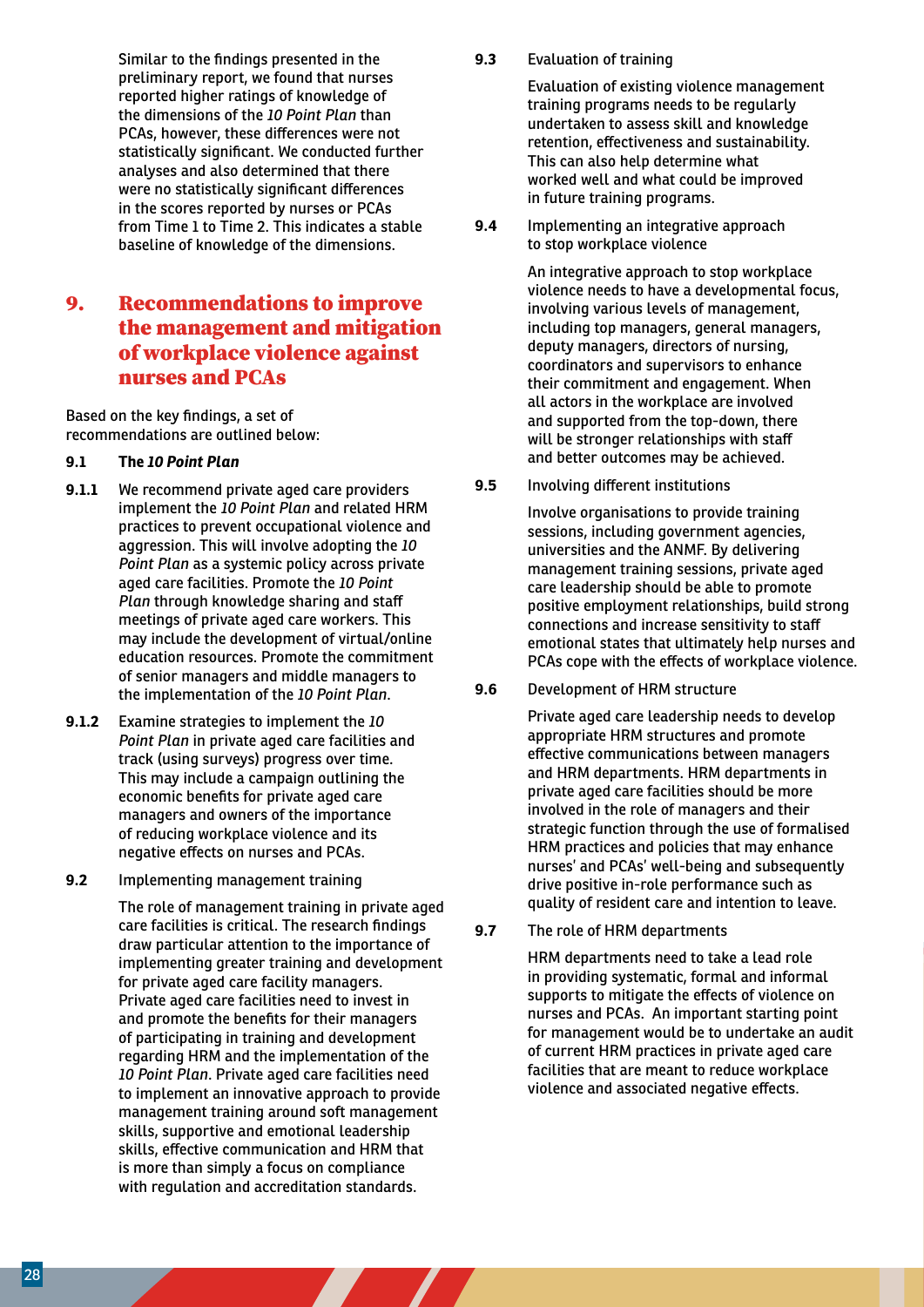#### <span id="page-28-0"></span>**9.8** Communication between HRM departments, managers and staff

Managers need to promote better interactions between HRM departments, themselves and staff through different communication channels such as emails, online meetings and internal communication. This may play a significant role in building a positive relationship between HRM departments and staff that may contribute to staff well-being and the staff retention.

- **9.9** Implementation of HRM practices
- **9.9.1** The role of HRM practices need to be promoted in each private aged care facility in order to implement practices that mitigate the effects of violence against nurses and PCAs.
- **9.9.2** Managers need to consider building the well-being of staff through adopting extensive two-way communication, as well as participative and supportive management practices because these help strengthen nurses' and PCAs' self-confidence and promote positive employment relationships.
- **9.9.3** Managers need to provide opportunities for control, skills use and variety at work because these practices lead to high levels of autonomy which enhance supportive interpersonal relations and positively influence staff well-being.
- **9.9.4** Managers should focus on staff perception of recognition, acknowledgment, and validation because this increases their self-assurance which affects their mental health.
- **9.9.5** The results of this study suggest that future implementation of well-being-oriented HRM practices is an appealing prospect for many private aged care facilities, warranting its benefits to nurses' and PCAs' mental health.

## References

Åström, S., Bucht, G., Eisemann, M., Norberg, A., & Saveman, B. (2002). Incidence of violence towards staff caring for the elderly. *Scandinavian Journal of Caring Sciences*, 16(1), 66-72

Australian College of Nursing. (2018). *Aged Care Workforce Strategy.* Retrieved from https://www. acn.edu.au/wp-content/uploads/2018/03/20180315- ACN-Aged-Care-Consulation-FINAL.pdf

Australian Department of Health. (2017). T*he aged care workforce 2016*. Retrieved from https://www. gen-agedcaredata.gov.au/www\_aihwgen/media/ Workforce/The-Aged-Care-Workforce-2016.pdf

Australian Government Department of Health. (2018). Report on the Operation of the Aged Care Act 1997. Retrieved from https://www.genagedcaredata.gov.au/www\_aihwgen/media/ ROACA/2017%e2%80%9318-Report-on-the-Operationof-the-Aged-Care-Act%e2%80%931997.pdf

Australian Nursing and Midwifery Federation. (2014). ANMF launches 10-point plan to end violence against nurses Retrieved from http://anf.org. au.tmp.anchor.net.au/news/entry/anmf-launches-10-point-plan-to-end-violence-against-nurses

Australian Nursing and Midwifery Federation. (2017). 10 Point Plan to end violence and aggression Retrieved from http://www.anmfvic.asn.au/~/media/files/ ANMF/OHS/10pointplan-guidance-A4-FA-Web.pdf

Bartram, T., Casimir, G., Djurkovic, N., Leggat, S. G., & Stanton, P. (2012). Do perceived high performance work systems influence the relationship between emotional labour, burnout and intention to leave? A study of Australian nurses. *Journal of Advanced Nursing*, 68(7), 1567-1578

Chapman, R., Perry, L., Styles, I., & Combs, S. (2009). Predicting patient aggression against nurses in all hospital areas. *British Journal of Nursing*, 18(8), 476-483

Creswell, J. W. (2013). *Research design: Qualitative, quantitative, and mixed methods approaches*. London: Sage.

Creswell, J. W., & Plano Clark, V. (2017). Designing and conducting mixed methods research. Thousands Oaks: CA: Sage.

Deloitte Access Economics. (2016). *Australia's aged care sector: economic contributions and future directions.* Retrieved from https://agedcare.health. gov.au/sites/g/files/net1426/f/documents/12\_2016/ aged\_care\_guild\_-\_enclosure\_1\_-\_deloitte\_ access\_economics\_-\_australia\_s\_.pdf

Denzin, N. K. (2008). The new paradigm dialogs and qualitative inquiry. *International Journal of Qualitative Studies in Education*, 21(4), 315-325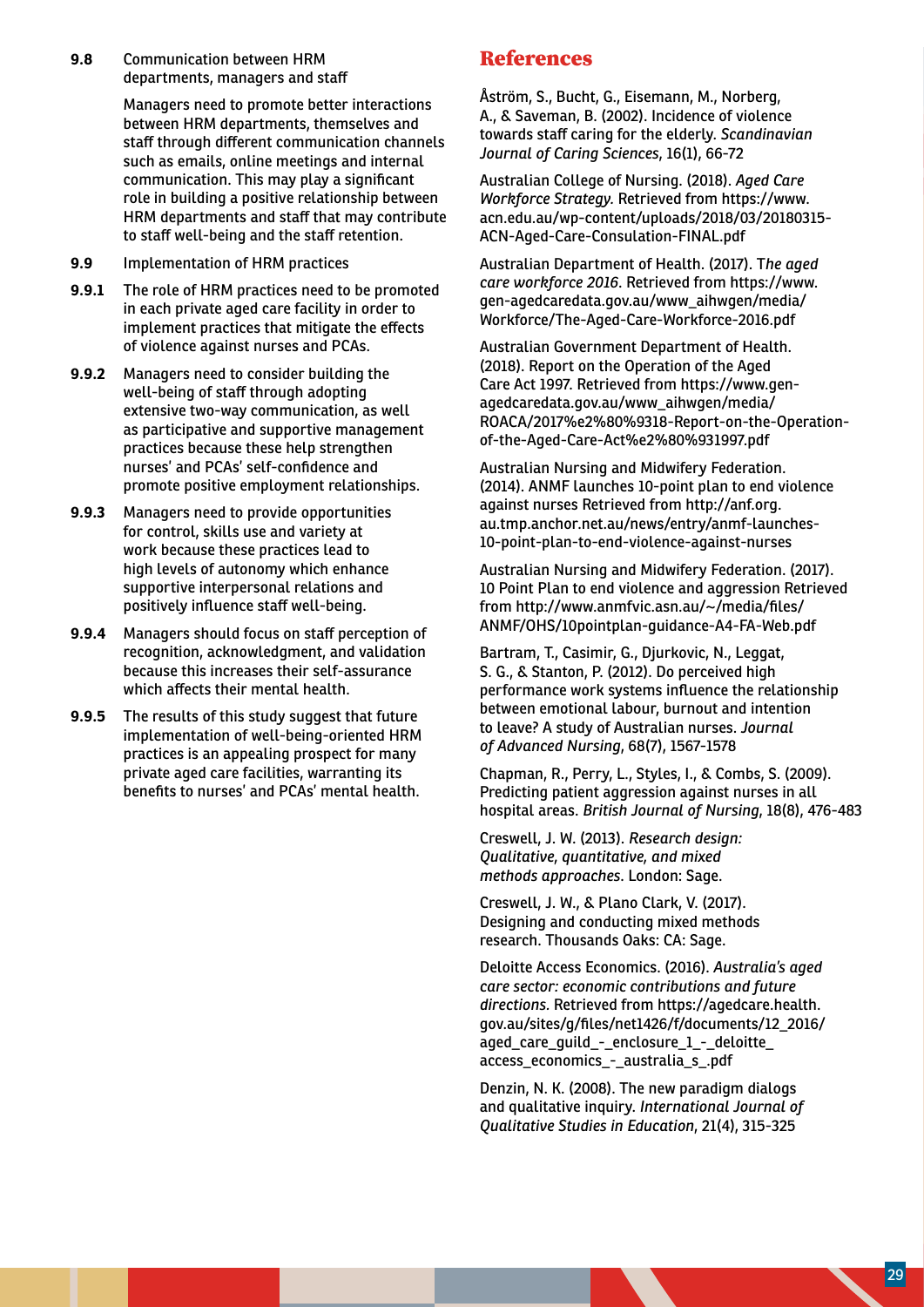Dornin, T. (2019). Aged care providers to appear at inquiry. Retrieved from https://www. thesenior.com.au/story/5911504/aged-careproviders-to-appear-at-inquiry/?cs=13891

Eley, R., Hegney, D., Buikstra, E., Fallon, T., Plank, A., & Parker, V. (2007). Aged care nursing in Queensland–the nurses' view. *Journal of Clinical Nursing*, 16(5), 860-872

Greene, J. C. (2008). Is mixed methods social inquiry a distinctive methodology? *Journal of Mixed Methods Research*, 2(1), 7-22

Hassankhani, H., Parizad, N., Gacki-Smith, J., Rahmani, A., & Mohammadi, E. (2017). The consequences of violence against nurses working in the emergency department: A qualitative study. *International Emergency Nursing*.

Health Workforce Australia. (2014). *Australia's Future Health Workforce-Nurses Overview Report.* Retrieved from https://www.health. gov.au/internet/main/publishing.nsf/ Content/34AA7E6FDB8C16AACA257D9500112F25/\$File/ AFHW%20-%20Nurses%20overview%20report.pdf

Hegney, D., Eley, R., Plank, A., Buikstra, E., & Parker, V. (2006). Workplace violence in Queensland, Australia: The results of a comparative study. *International Journal of Nursing Practice*, 12(4), 220-231

Hills, D., Lam, L., & Hills, S. (2018). Workplace aggression experiences and responses of Victorian nurses, midwives and care personnel. *Collegian*, 25(6), 575-582

Johnson, R. B., & Onwuegbuzie, A. J. (2004). Mixed methods research: A research paradigm whose time has come. *Educational Researcher*, 33(7), 14-26

Kemper, E., Stringfield, S., & Teddlie, C. (2003). Mixed methods sampling strategies in social science research. In A. T. C. Teddlie (Ed.), *Handbook of mixed methods in social & behavioral research*  (pp. 273-296). Thousand Oaks: CA: Sage.

Lanctôt, N., & Guay, S. (2014). The aftermath of workplace violence among healthcare workers: A systematic literature review of the consequences. *Aggression and Violent Behavior*, 19(5), 492-501

Lewis, A., & Silver, C. (2007). *Using software in qualitative research: A step-by-step guide*. London Sage.

McNeil, N., Bartram, T., Cregan, C., Ellis, J., & Cooke, F. L. (2019). Caring for aged people: The influence of personal resilience and workplace climate on 'doing good'and 'feeling good'. *Journal of Advanced Nursing*, 75(7), 1450-1461

Montague, A., Burgess, J., & Connell, J. (2015). Attracting and retaining Australia's aged care workers: developing policy and organisational responses. *Labour & Industry: a Journal of the Social and Economic Relations of Work*, 25(4), 293-305

Mullan, B., & Badger, F. (2007). Aggression and violence towards staff working with older patients. *Nursing Standard*, 21(27), 35-38

Pariona Cabrera, P., Cavanagh, J., & Bartram, T. (2020). Workplace violence against nurses in healthcare and the role of human resource management: A systematic review of the literature. *Journal of Advanced Nursing*, 1(1), 1-13

Phillips, J. P. (2016). Workplace violence against health care workers in the United States. *New England Journal of Medicine*, 374(17), 1661-1669

Pich, J., Kable, A., & Hazelton, M. (2017). Antecedents and precipitants of patient-related violence in the emergency department: Results from the Australian VENT Study. *Australasian Emergency Nursing Journal*, 20(3), 107-113

Ramacciati, N., Ceccagnoli, A., Addey, B., & Rasero, L. (2017). Magnitude of workplace violence in emergency department: Another brick in the wall *Emergency Medicine Australasia*, 29(5), 599-600

Rodwell, J., & Demir, D. (2014). Addressing workplace violence among nurses who care for the elderly. *Journal of Nursing Administration*, 44(3), 152-157

Rodwell, J., & Martin, A. (2013). The importance of the supervisor for the mental health and work attitudes of Australian aged care nurses. *International Psychogeriatrics*, 25(3), 382-389

Rodwell, J., Noblet, A., Demir, D., & Steane, P. (2009). Supervisors are central to work characteristics affecting nurse outcomes. *Journal of Nursing Scholarship*, 41(3), 310-319

Safe Work Australia. (2017). Workplace violence in Australia. Retrieved from https://www. safeworkaustralia.gov.au/workplace-violence

Schensul, J. J. (1999). *Enhanced ethnographic methods: audiovisual techniques, focused group interviews and elicitation techniques*. Walnut Creek, CA: Altamira Press.

Schmidt, S., Dichter, M., Palm, R., & Hasselhorn, H. (2012). Distress experienced by nurses in response to the challenging behaviour of residents– evidence from German nursing homes. *Journal of Clinical Nursing*, 21(21-22), 3134-3142

Spector, P. E., Zhou, Z. E., & Che, X. X. (2014). Nurse exposure to physical and nonphysical violence, bullying, and sexual harassment: a quantitative review. *International Journal of Nursing Studies*, 51(1), 72-84

Teddlie, C., & Yu, F. (2007). Mixed methods sampling: A typology with examples. *Journal of Mixed Methods Research*, 1(1), 77-100

Weber, R. P. (1990). *Basic Content Analysis.* Beverly Hills, CA: SAGE.